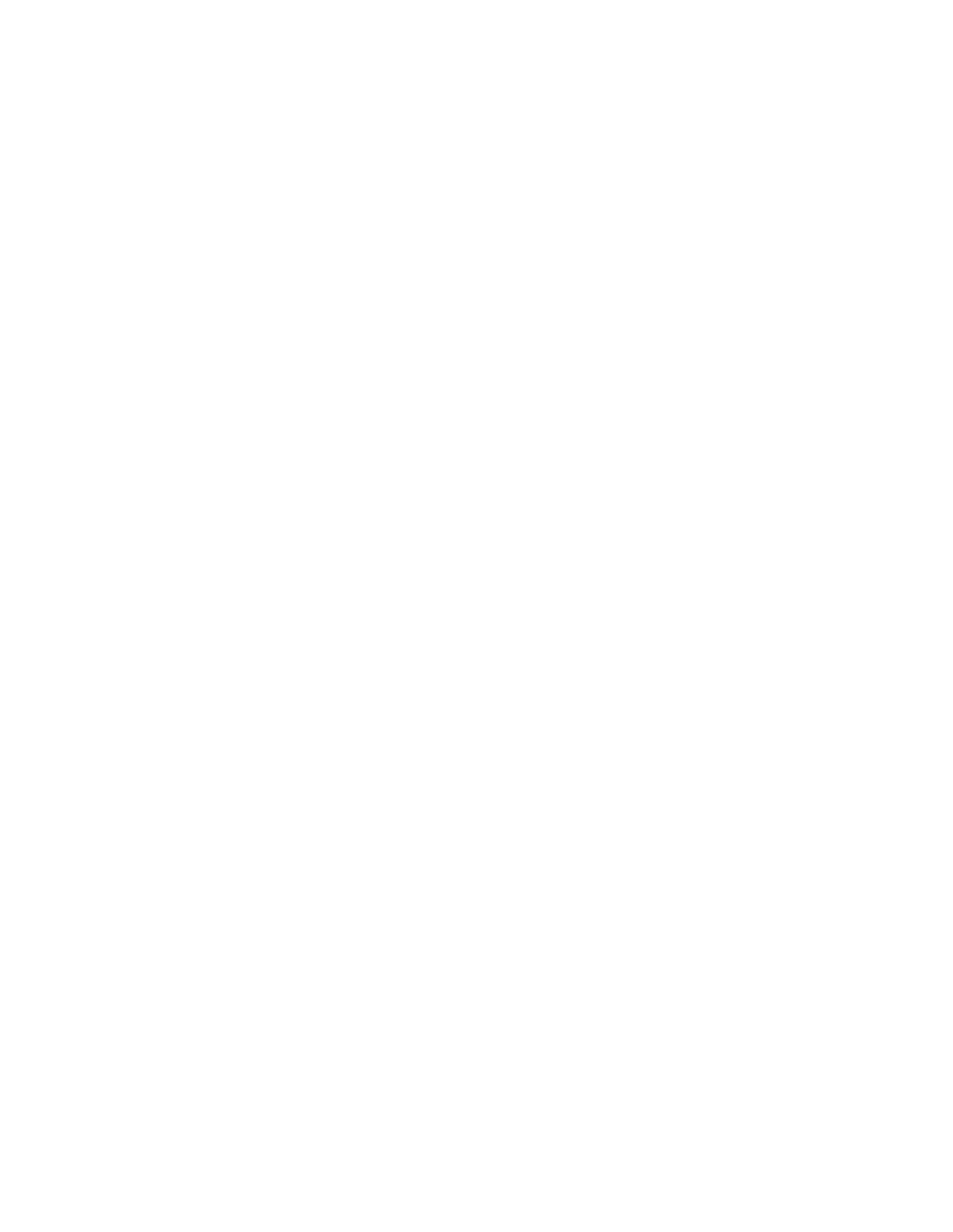#### **ACKNOWLEDGEMENTS**

Written by:

Betsy Otto, Katherine Ransel, and Jason Todd, *American Rivers* Deron Lovaas and Hannah Stutzman, *Natural Resources Defense Council* John Bailey, *Smart Growth America*

We owe a debt of gratitude to many people: Ted Brown, Center for Watershed Protection, for his invaluable advice in developing the model for estimating loss of groundwater infiltration and estimating imperviousness levels, and for reviewing the report, and to the Center for Watershed Protection for its excellent publications on the subject; Bill Cunningham, U.S. Geological Survey (USGS), for his assistance in interpreting USGS data in the USGS Ground Water Atlas, consulting on our estimation model, and reviewing the report; Bruce Ferguson, University of Georgia, for his help in developing our estimation model and in interpreting data, and for reviewing the report; Paul Barlow, USGS, for the information he provided, including several USGS publications on groundwater recharge, and to Terri Arnold, USGS, for sharing the methodology used for USGS' recent study on the effects of land use and groundwater recharge in the Upper Illinois River Basin; Scott Meyer, Illinois Water Survey, for providing information on a recent study on water budgets for several urban watersheds in the Chicago metro area; Peter Van Metre of USGS for permission to adapt VMT-PAH graphs from his article, and for supplying the original data underpinning those graphs; Professor Rolf Pendall of Cornell University, for his advice on the methodology for the NRI-based land consumption ranking; Professor Robert Burchell of Rutgers University, for leading the research team supplying the latest quantification of some possible benefits of smart growth; Dana Beach, South Carolina Coastal Conservation League, for his assistance reviewing this document, and for his seminal work on the effects of sprawl on coastal areas; and to many others for providing additional information and advice that were essential to the preparation of this report, including Jim MacBroom, Milone and MacBroom; Larry Coffman, Prince George's County, Maryland; Lynn Richards, U.S. EPA; Bob Zimmerman, Charles River Watershed Association; and Derek Booth, University of Washington, Center for Urban Water Resources Management.

We also want to thank Lee Epstein, Chesapeake Bay Foundation, and Dennis Dreher, Northeastern Illinois Planning Commission (NIPC), for reviewing the report, in addition to those mentioned above, and Dennis again, with his colleagues Max Dieber and Dave Clark of NIPC for detailed land use data, and for providing general information and helpful insights on development and water resources in the Chicago metropolitan area; Mike Alexander, Atlanta Regional Commission, for providing general information and land use data for the Atlanta metropolitan area; and John Goldener for designing this report.

In our own organizations, we appreciate the contributions of Nancy Stoner, Jim Woodworth, Kaid Benfield, Elliott Negin and Sung Hwang of NRDC for their comments on various drafts and suggestions throughout the production process; David Goldberg, Smart Growth America's Communications Director, for his editing advice; Eric Eckl, American Rivers' Director of Media Affairs, for his assistance in planning, presenting, and publicizing this report; Ann Mills, American Rivers' Executive Vice President, for urging us to prepare this report; and Don Chen, Smart Growth America's Executive Director, for his encouragement of this process, timely edits, and for his research on the effects of sprawling metropolitan areas.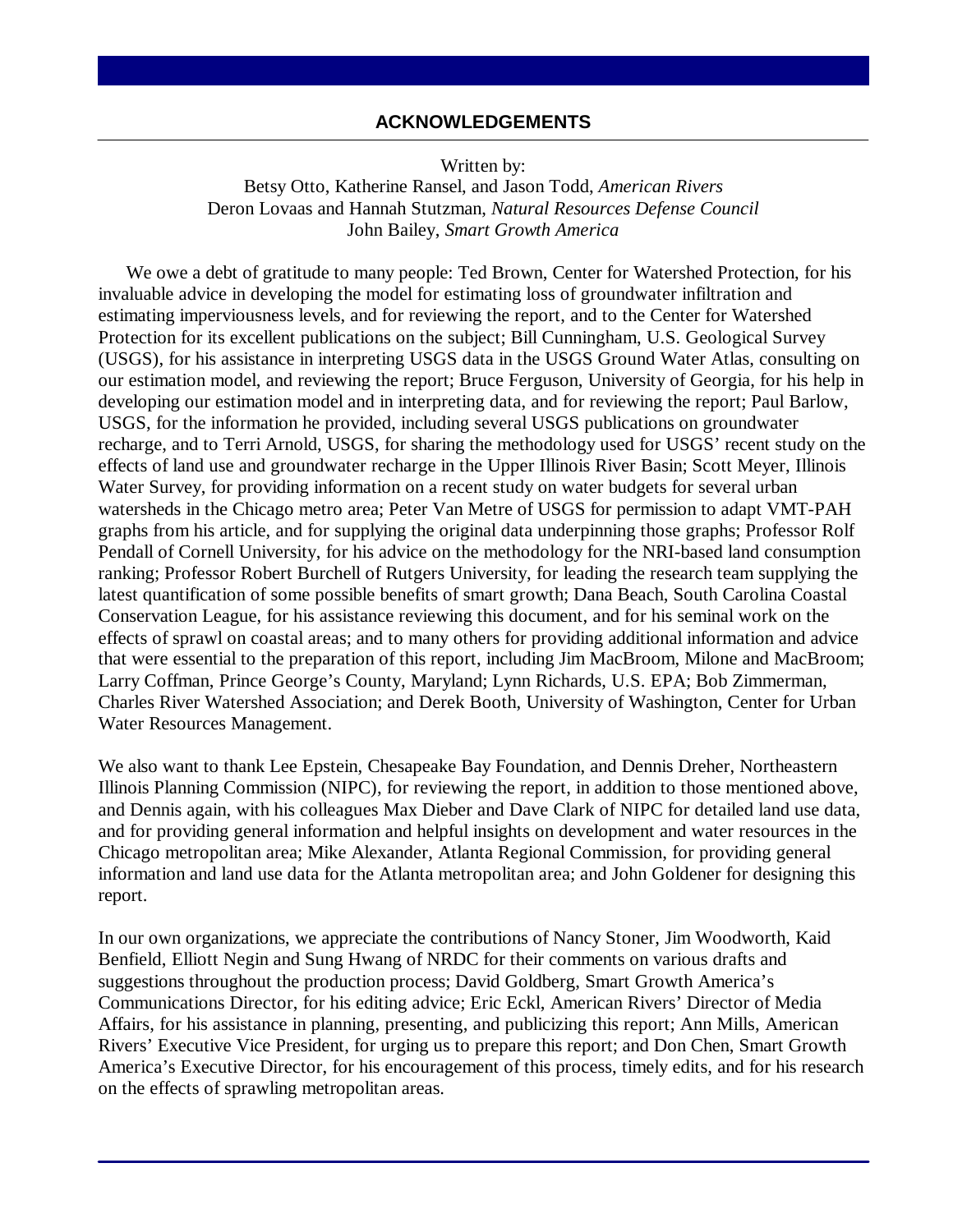We also thank our many members, individual contributors, and the following foundations for their generous support of our organizations' work:

Anonymous The Dibner Fund Ecolab Foundation Gund Foundation Hewlett Foundation Marbrook Foundation The McKnight Foundation Packard Foundation Surdna Foundation Turner Foundation

This report does not necessarily reflect the views of the above organizations and individuals.

Cover photo courtesy of Office of Environmental Education, North Carolina Department of Environment and Natural Resources (August 2002).

© 2002 by American Rivers, the Natural Resources Defense Council and Smart Growth America. We encourage copying and distributing of this report with acknowledgement to the three groups.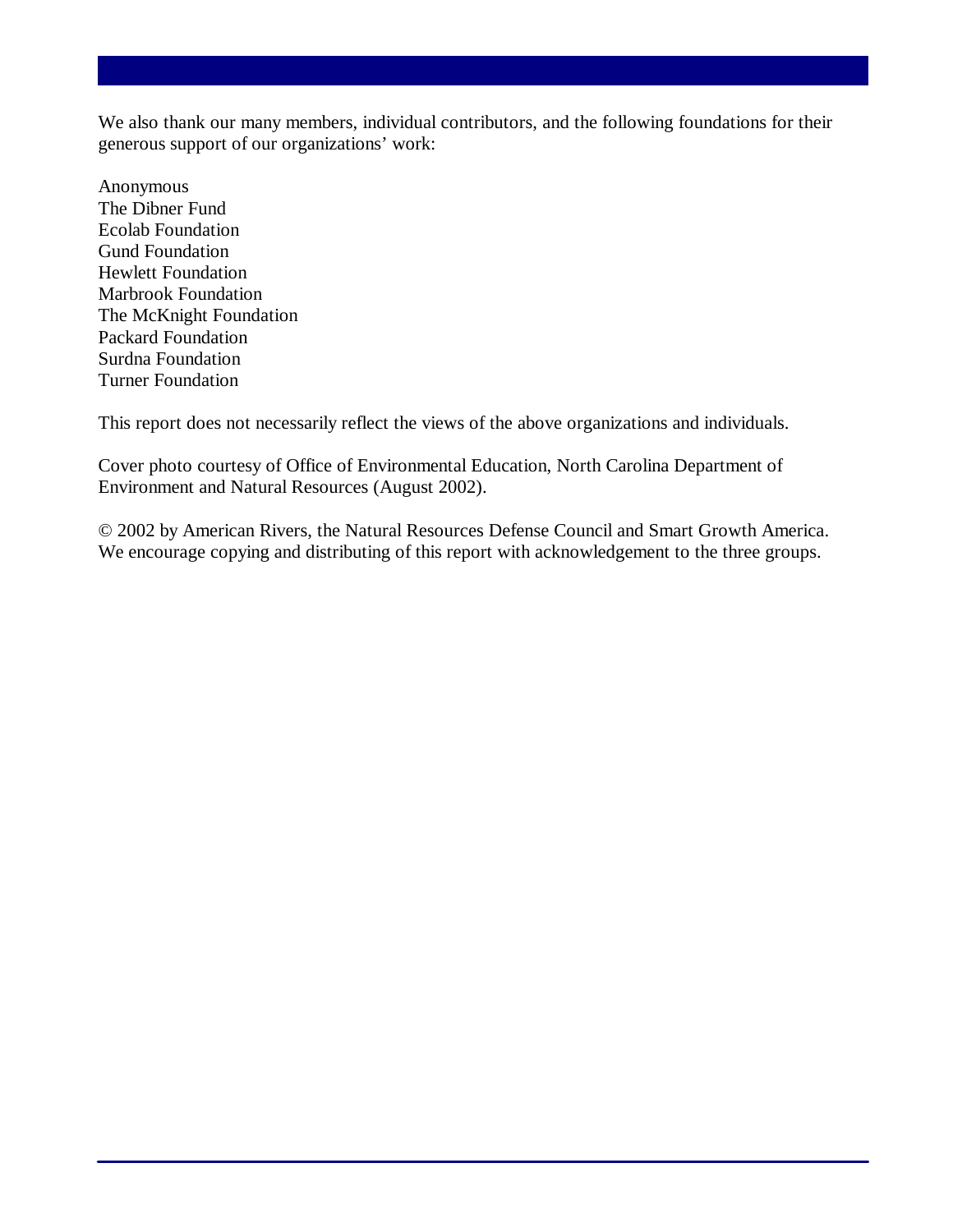#### **EXECUTIVE SUMMARY**

Over this long, blistering summer, Americans from coast to coast have been suffering through one of the worst droughts in decades. Many blame erratic weather conditions for water shortages, while others point to population growth. But that's not the whole story. Another major contributor to our water problems is the way we develop land. As we pave over more and more wetlands and forests, this new report shows that we are depleting our water supplies. It's not only the arid West that is facing critical shortages. The rapidly suburbanizing Southeast, blessed with a seemingly inexhaustible water supply, is now in serious trouble, as are many other formerly water-rich regions of the country.

Over the last decade, studies have linked suburban sprawl to increased traffic and air pollution as well as the rapid loss of farmland and open space. Sprawl also threatens water quality. Rain that runs off roads and parking lots carries pollutants that poison rivers, lakes, streams, and the ocean. But sprawl not only pollutes our water, it also reduces our supplies. As the impervious surfaces that characterize sprawling development – roads, parking lots, driveways, and roofs – replace meadows and forests, rain no longer can seep into the ground to replenish our aquifers. Instead, it is swept away by gutters and sewer systems.

The problem has its genesis in the post-World War II push by federal and state governments to promote suburbs at the expense of cities by, among other things, constructing new networks of roads and highways. Suburbs spread decade after decade, and the amount of land eaten up by sprawl jumped 50 percent from the 1980s to the 1990s alone, according to the Department of Agriculture's Natural Resources Inventory. By the 1990s, Americans were developing about 2.1 million acres a year.

The sprawling of America has translated into a significant loss of valuable natural resources. Undeveloped land is valuable not just for recreation and wildlife, but also because of its natural filtering function. Wetlands, for example, act like sponges, absorbing precipitation and runoff and slowly releasing it into the ground. More than one-third of Americans get their drinking water directly from groundwater, and the remaining two-thirds who depend on surface water also are affected, given that about half of a stream's volume comes from groundwater.

This new study by American Rivers, NRDC (Natural Resources Defense Council) and Smart Growth America investigated what happens to water supplies when we replace our natural areas with roads, parking lots and buildings. First, we determined which metropolitan areas have experienced the most development over the last 20 years. We found that 11 of the 20 metro areas with the greatest land conversion rates from 1982 to 1997 are in the Southeast; the other nine are divided evenly among the remaining regions – three each in the Northeast, Midwest and West. And population growth alone does not explain the magnitude of the development. Indeed, in every case but one, developed land growth topped population growth, in many cases by a factor of two to three.

We then developed a "range of imperviousness" for new development in these 20 metro areas. Assuming regional average soil types and accounting for regional rainfall patterns, we calculated the amount of rainwater that runs off the land instead of filtering through and recharging vital groundwater resources. Comparing the level of imperviousness in 1997 to 1982, we found that the potential amount of water not infiltrated annually ranged from 6.2 billion to 14.4 billion gallons in Dallas to 56.9 billion to 132.8 billion gallons in Atlanta. Atlanta's "losses" in 1997 amounted to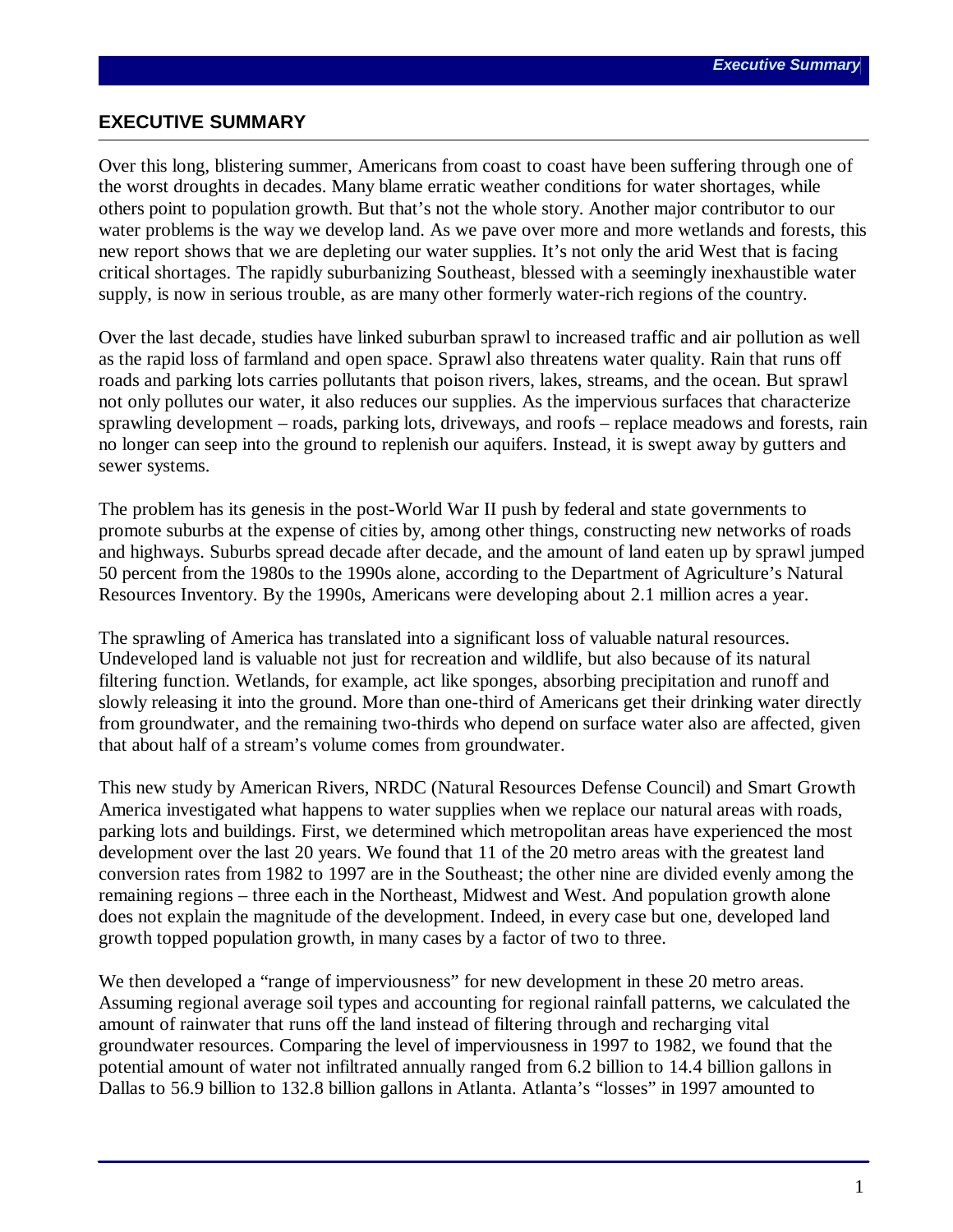enough water to supply the average daily household needs of 1.5 million to 3.6 million people per year. The report found the following groundwater infiltration "losses" in other major sprawl centers:

- Atlanta 56.9 billion to 132.8 billion gallons;
- Boston 43.9 billion to 102.5 billion gallons;
- Charlotte 13.5 billion to 31.5 billion gallons;
- Chicago 10.2 billion to 23.7 billion gallons;
- Dallas 6.2 billion to 14.4 billion gallons;
- Detroit 7.8 billion to 18.2 billion gallons;
- Greensboro, N.C.  $-6.7$  billion to 15.7 billion gallons;
- Greenville, S.C. 12.7 billion to 29.5 billion gallons;
- Houston  $-12.8$  billion to 29.8 billion gallons;
- Minneapolis-St. Paul 9 billion to 21.1 billion gallons;
- Nashville 17.3 billion to 40.5 billion gallons;
- Orlando 9.2 billion to 21.5 billion gallons;
- Philadelphia 25.3 billion to 59 billion gallons;
- Pittsburgh 13.5 billion to 31.5 billion gallons:
- Raleigh-Durham-Chapel Hill 9.4 billion to 21.9 billion gallons;
- Seattle 10.5 billion to 24.6 billion gallons;
- Tampa 7.3 billion to 17 billion gallons; and
- Washington, D.C.  $-23.8$  billion to 55.6 billion gallons

Fortunately there is a way to reverse this growing problem, but it means changing the way we approach development. Using smart growth techniques, we can reduce the impact of development. These approaches protect farms and forests on the metropolitan fringe by encouraging investment in the urban core and older suburbs. By directing growth to communities where people already live and work, we can limit the number of new paved and other impervious surfaces that cover the landscape, make existing communities more attractive, and discourage new infrastructure that alters natural hydrologic functions and increases taxpayer burdens.

Although communities around the country are turning to a range of strategies to cope with water shortages, including conservation, they are overlooking smart growth solutions. There is no one-sizefits-all definition, but smart growth generally entails integrated planning and incentives and infrastructure investments to revitalize existing communities, prevent leapfrogging sprawl, provide more transportation choices, and protect open space. By adopting a regional smart growth approach, metropolitan areas could reduce the spread of impervious surfaces. An analysis completed in 2000, for example, estimated that over the next 25 years smart growth techniques could save more than 1.6 million acres of land in all 20 metropolitan regions in our study. And if these communities focused their efforts on preserving forests, wetlands and other valuable lands, their vital role in recharging groundwater would not be compromised.

American Rivers, NRDC and Smart Growth America urge policymakers to embrace smart-growth policies to address water shortage issues. Specifically, the groups recommend that state and local authorities:

• allocate more resources to identify and protect open space and critical aquatic areas;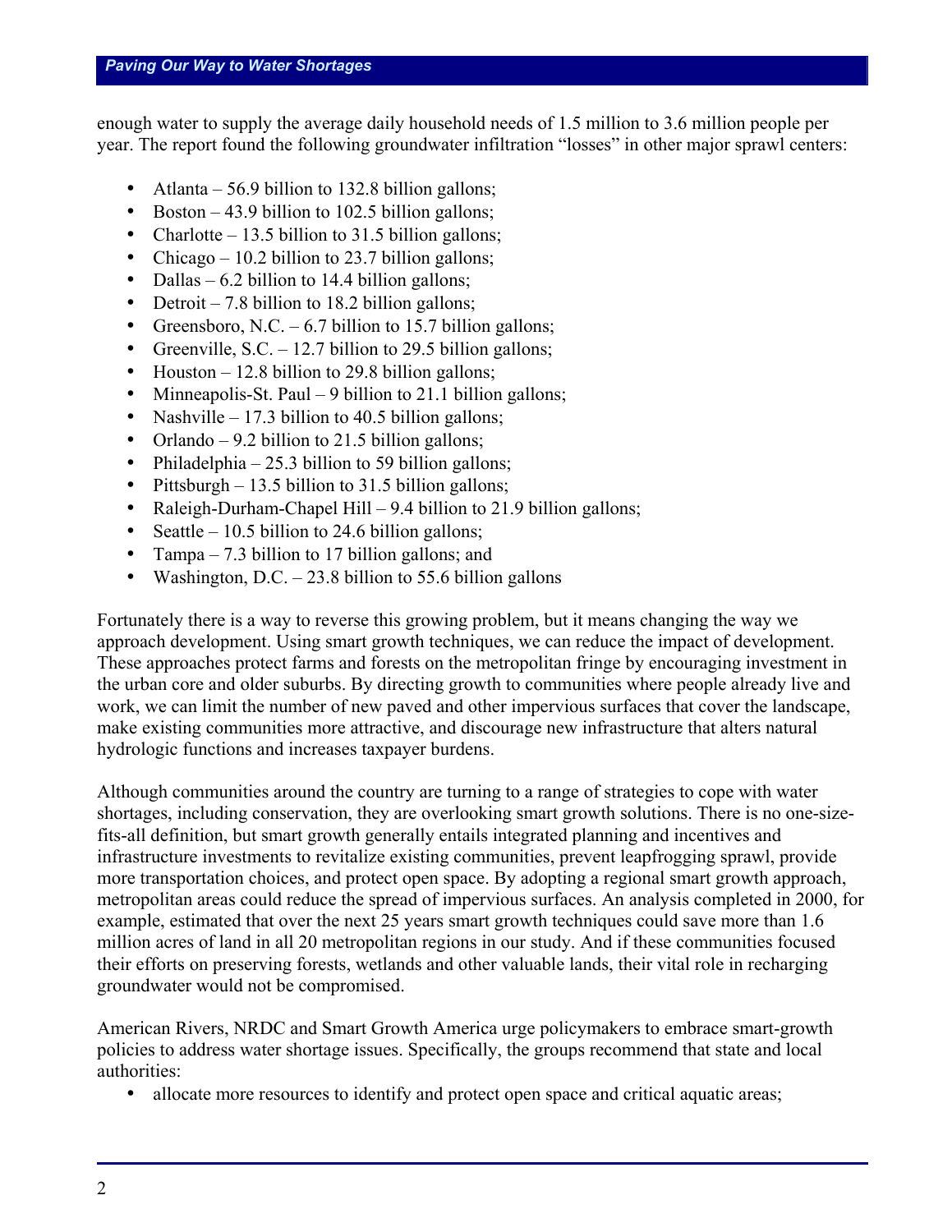- practice sound growth management by passing stronger, more comprehensive legislation that includes incentives for smart growth and designated growth areas;
- integrate water supply into planning efforts by coordinating road-building and other construction projects with water resource management activities;
- invest in existing communities by rehabilitating infrastructure before building anew  $-$  a "fix it" first" strategy of development;
- encourage compact development that mixes retail, commercial and residential development;
- manage stormwater using natural systems by replacing concrete sewer and tunnel infrastructure, which conveys stormwater too swiftly into our waterways, with low-impact development techniques that foster local infiltration of stormwater to replenish groundwater;
- devote more money and time to research and analysis of the impact of development on water resources, and make this information accessible.

These are efficient, cost-effective and proven approaches. They would provide multiple benefits for communities that not only want to conserve water, but also to find relief from endless commutes, air and water pollution, and disappearing open spaces. All we need is the political will to adopt them.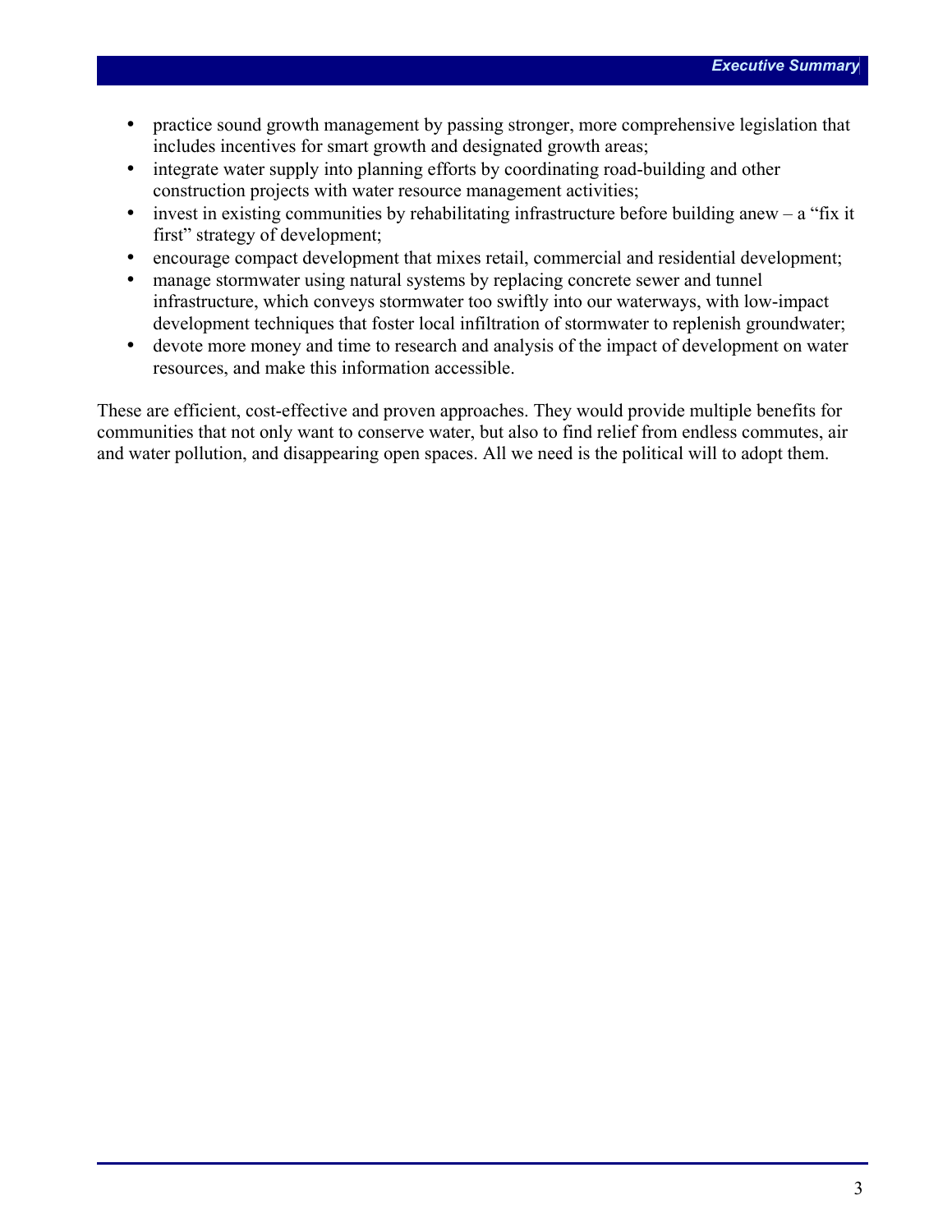#### **INTRODUCTION**

The drought and its attendant water shortages have been making headlines nationwide since last summer, and the experts say there is no end in sight. Over half the nation is gripped by drought and many states are suffering an "exceptional" drought, the worst level measured.<sup>1</sup> Restrictions on water use are growing. Parts of Pennsylvania, New Jersey and Maryland are under drought emergencies that limit car washing, lawn watering and the filling of pools. The drought in Georgia is in its fourth year, and the last 12 months were the driest in more than 100 years.<sup>2</sup> In early August 2002, officials in Monticello, Georgia, south of Atlanta, banned all outside watering, saying creek levels were so low that the area could run out of water in 30 to 45 days.<sup>3</sup> And in Union County, North Carolina, restrictions carry severe consequences for scofflaws: a fine of up to \$500 or 20 days in jail and disconnection of water services.<sup>4</sup>

But is it just the weather that is causing water shortages, or does the way we develop our land have an effect on water supplies? In this report, we explain how sprawl affects the natural supply of freshwater available to us, and we estimate how much water we may be losing from sprawling development. We speak primarily to the rain rich regions of the United States – the East, Southeast, Midwest, and Northwest – because those areas are particularly reliant on rain as a source of groundwater recharge and flow to rivers and lakes from which we draw our water.

Sprawl is development marked by automobile-dependent, spread-out suburbs, where the activities of daily life – home, school, shopping and work – are separated by long distances linked only by pavement. It results in the excessive transformation of natural areas to hard surfaces, such as everwidening roads, parking lots, and roofs. These "impervious surfaces" significantly change natural patterns of water movement, affecting river flows and the recharge of underground water supplies. Quite simply, rainfall cannot soak into the ground through hard surfaces and consequently does not replenish water supplies.

How we *use* our water supply – whether efficiently or wastefully – is not what this report is about, although it is a subject of great import.<sup>5</sup> Here we discuss what to most people is a hidden water supply issue. The ways in which we urbanize and grow affect the water available for us to use – wisely or not – and thus not only the quality of our lives, but the possibilities for our children and grandchildren as well.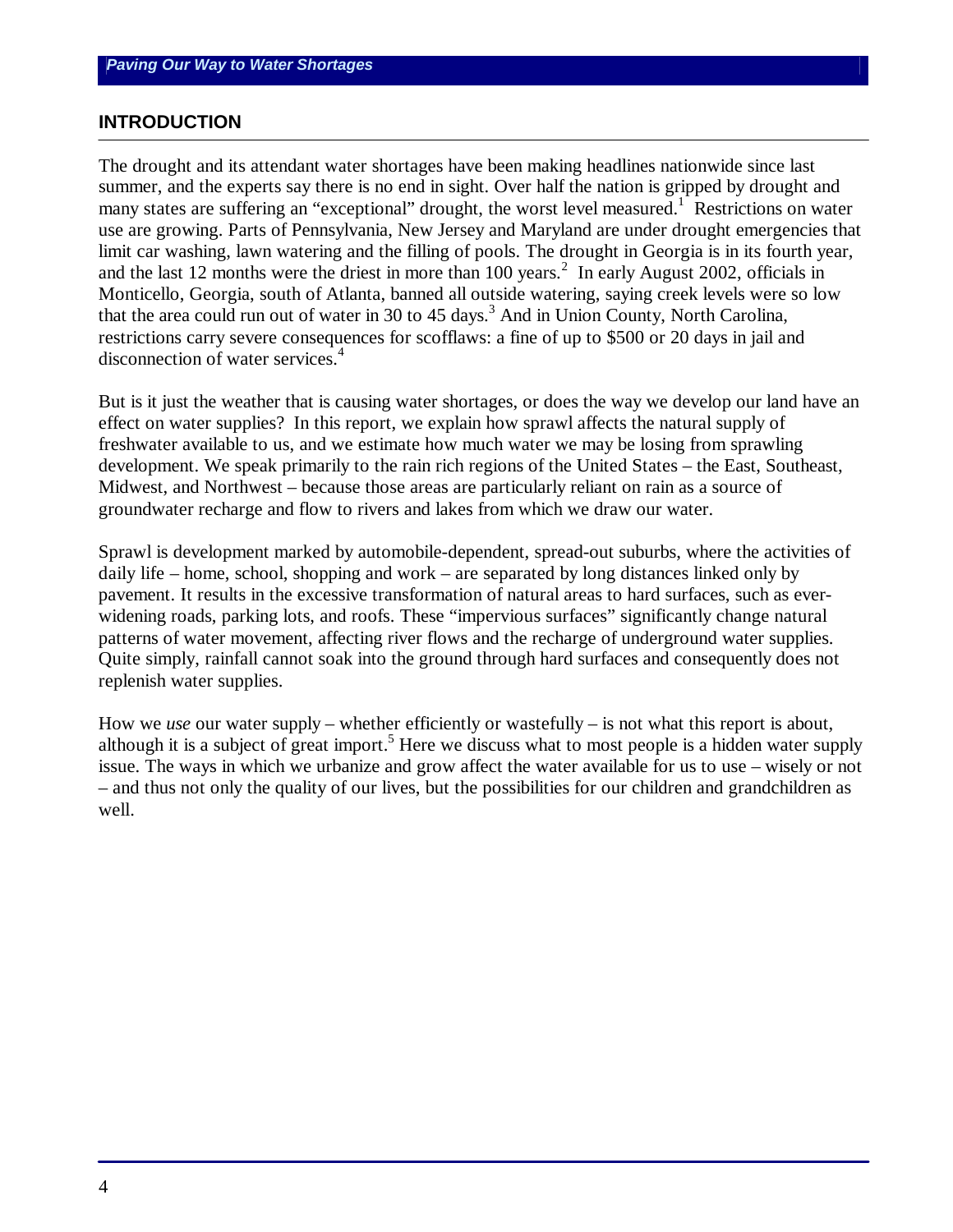#### **SPRAWL WASTES WATER**

It has been evident for some time that suburban development causes serious water pollution problems. Rain and snowmelt move across roads, parking lots and yards, sweeping a multitude of urban pollutants into our storm drains and on to our rivers and lakes. Sewer systems are often overwhelmed by the rapid runoff of stormwater from impervious surfaces, resulting in the discharge of raw sewage into our streams, lakes and coastal areas.<sup>6</sup> These effects alone warrant our attention. But we are now realizing that sprawling development affects *supplies* as well.





 **Figure 1**

But suburban sprawl has changed this relationship (See Figure 1). Instead, precipitation runs off of impervious surfaces much more rapidly and in much greater volume than under natural conditions. The result is a decrease in groundwater flows into streams, less recharge into aquifers, an increase in the magnitude and frequency of severe floods, and high stream velocities that cause severe erosion and mobilize large quantities of sediment, damaging water quality, aquatic habitat, and infrastructure, such as roads, bridges, and water and sewer lines. <sup>7</sup>

Low-density, automobile-dependent development is a leading cause of imperviousness. Transportation-related hard surfaces account for over 60% of the total imperviousness in suburban

#### **The Problem with Lawns**

Suburban sprawl also contributes to water scarcity because it promotes more lawn areas and larger lots planted with turf grass. A study in the Seattle metropolitan area found significant differences in water use among suburban housing patterns. As might be expected, large suburban "estate" properties consumed as much as 16 times more water than homes on a more traditional urban grid, with smaller lots. According to the EPA, 32 percent of residential water use on average is for outdoor purposes. Per capita use of public water is about 50 percent higher in the West than the East, however, mostly due to the amount of landscape irrigation in the West. Some communities, particularly in the arid West, are responding to the drain on water supplies from outdoor water use by requiring reductions in turf grass area. Moreover, soils beneath our developed turf sites are often as impervious as roads and parking lots. Development involves wholesale grading of the site, removal of topsoil, severe erosion during construction, compaction by heavy equipment and filling of depressions. Indeed, some studies have shown that with these practices, the infiltration rate of urban soils actually approaches those of impervious surfaces.

Sources: EPA, *Clean Water Through Conservation*, EPA 841-B-95-002 (April 1995); Sakrison, R., *Water Use in Compact Communities: The Effect of New Urbanism, Growth Management and Conservation Measures on Residential Water Demands* (University of Washington, 1997); Schueler, T., *The Peculiarities of Perviousness*, Watershed Protection Techniques, Vol. 2, Issue 1, 1995.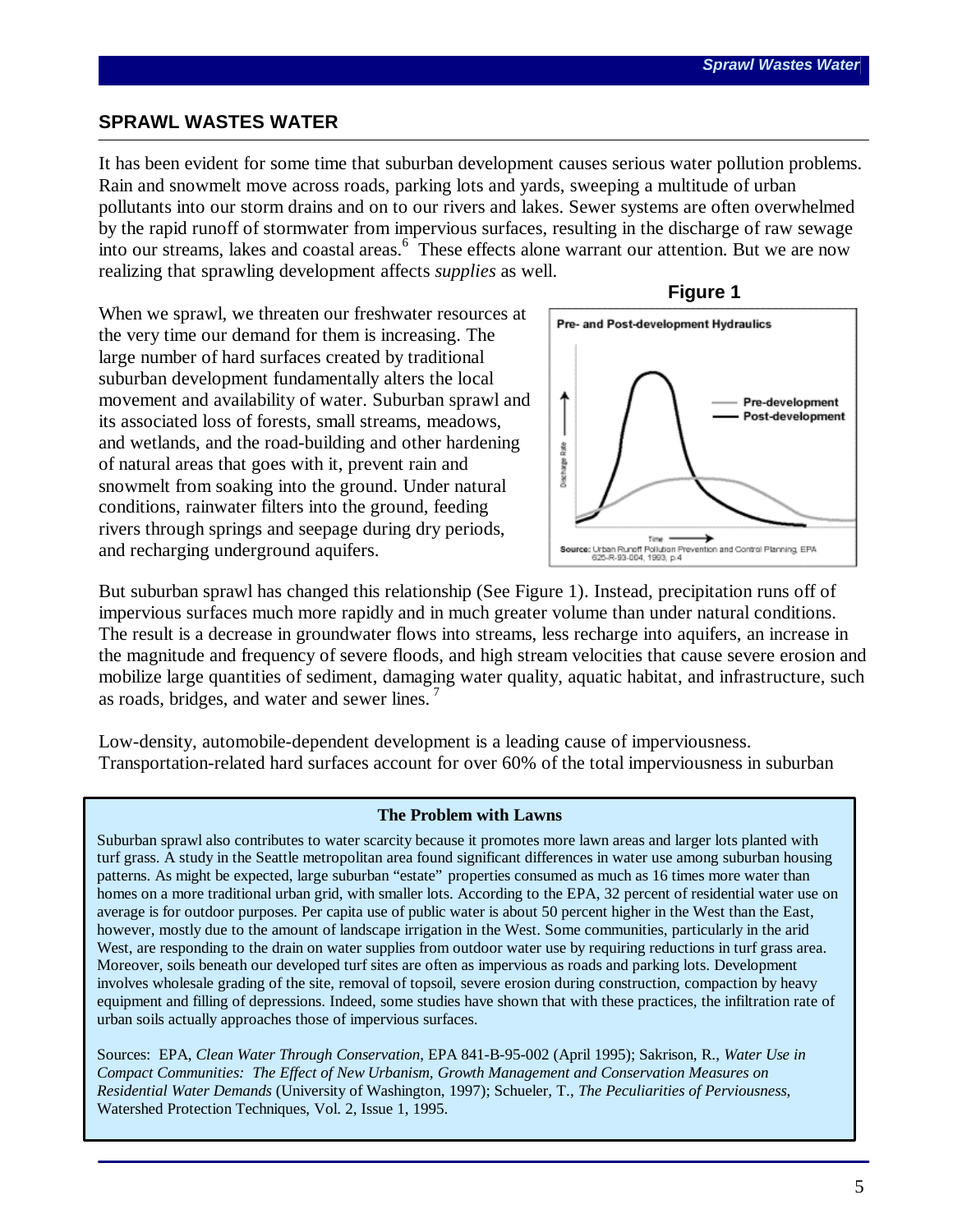

areas.<sup>8</sup> Indeed, the city of Olympia, Washington found that transportation imperviousness constituted approximately twothirds of total imperviousness in several residential and commercial areas.<sup>9</sup> Commercial parking lots are one of the biggest offenders because they are typically constructed with much greater parking capacity than needed. Vacancy rates are frequently as high as 60 to 70 percent; it is standard practice to provide four spaces per 1,000 sq. ft. of retail space and some bigbox retailers supply five or more.<sup>10</sup> And a one-acre parking lot produces 16 times more runoff than an undeveloped meadow.<sup>11</sup>

Wide streets and excessive parking around single-family homes in sprawling developments also contribute to runoff.

Many jurisdictions are taking water out of underground aquifers faster than the natural replacement rate as it is. The problem is exacerbated when the water's return through infiltration is slowed even further by increases in hard surfaces that accompany land development. This raises the costs of pumping groundwater, and has been known to cause serious water quality degradation (such as seawater intrusion), and slumping and collapsing of the land (subsidence), and can eventually cause loss of the resource.<sup>12</sup>

Two-thirds of Americans obtain their drinking water from a water system that uses surface water.<sup>13</sup> The remaining 34 percent of us rely on groundwater. This last figure actually underestimates the importance of groundwater to drinking water supplies, however, because on average half of the water in rivers and streams seeps in from groundwater.<sup>14</sup> Indeed, for streams in some areas of the country, groundwater is by far the largest source of flow.<sup>15</sup>

Instead of providing for the local infiltration of rainfall, we treat precipitation as a waste product, directing it into storm drains and pipes and pouring it into receiving waters, often far from its place of origin.<sup>16</sup> The effect is to create unnaturally high peak discharges after a storm, and unnaturally low flows long after the storm has passed. Typically, high stream flow caused by runoff is the first sign of urbanization effects. Low stream flows are exacerbated by low groundwater levels, which often occur later in the urbanization process.<sup>17</sup> Indeed, one study found that groundwater-influenced stream flow fell to 10 percent of the regional average when the level of imperviousness in the stream watershed reaches 65 percent.<sup>18</sup> See sidebar, Aging Infrastructure.

#### **Aging Infrastructure**

Aging sewers and storm drains that have lost their integrity exacerbate the effects of imperviousness and cost us money unnecessarily. Groundwater infiltrates these decrepit systems, often to be discharged far from the stream it would have replenished. In many cases, we send both storm and sewer water to centralized treatment plants far from the place of origin in order to "economize" on treatment. A recent study for the Charles River watershed in the Boston area shows that during a year of typical rainfall (45 inches), the central wastewater treatment plant that serves Boston and 42 other communities treated about 380 million gallons per day (mgd) of wastewater. Of this total, 180 mgd – *60 percent of the total* **-** was determined to be potable groundwater or stormwater inflow (potential groundwater) leaking *in* to sewer pipes through cracks and fissures. Because the Charles River depends on groundwater recharge in the late spring, summer, and early fall for 60 to 65% of its flow, the sewer system is not only dewatering groundwater supplies but is also causing significant stress to the river and its water quality.

Source: R. Zimmerman Jr., *Goodbye to Tea Parties in Boston* 26, Water Environment and Technology (February 2002).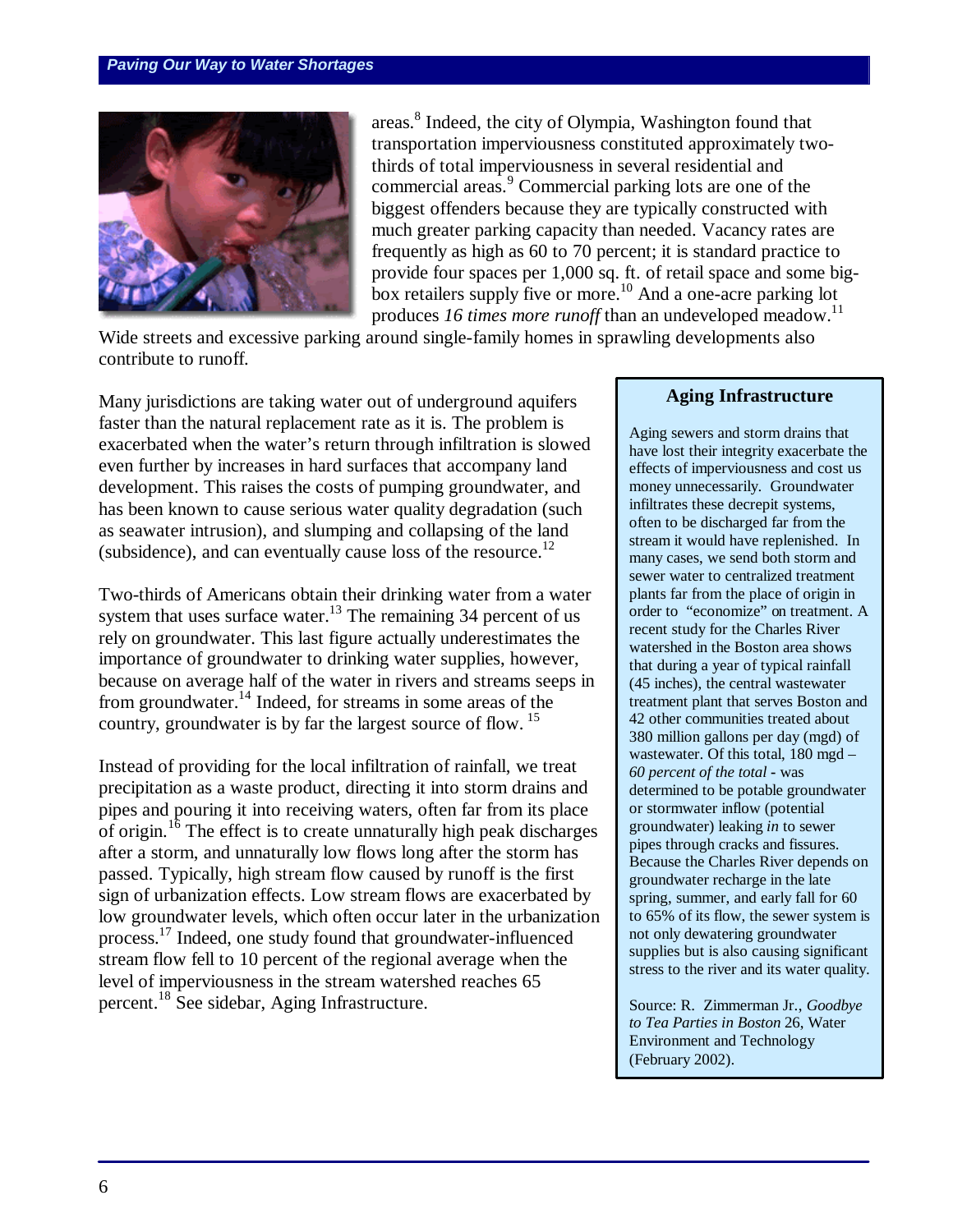#### **QUANTIFYING GROUNDWATER LOSS IN TOP SPRAWLING METRO AREAS**

#### **Top 20 Land Consuming Metro Areas**

We have examined the relative land area of development in 312 metropolitan areas across the country, resulting in a list of "Top 20" land-consuming areas using data compiled by the U.S. Department of Agriculture (USDA), as part of its Natural Resource Inventory (NRI) database. The NRI database uses remote sensing information to determine changes in land use patterns over time. Based on this data, we have estimated the total area of new land development between 1982 and 1997 (See Appendix for more information on data and methodology).

The twenty most land-consuming metropolitan areas are ranked by total land area developed between 1982 and 1997 in Table A. Topping the list was Atlanta with an increase of as many as 609,000 acres (over 950 square miles) of new development. No region increased its developed area by less than 25 percent in that 15-year timeframe, and many areas increased significantly more than that, including Raleigh-Durham-Chapel Hill, NC (95%), Nashville, TN (103%), and Orlando, FL (105%).



#### **Figure 2**

**Across metropolitan areas in all regions of the U.S., sprawl has been outpacing population growth. The disparity is greatest in cities in the Northeast and Midwest, although the total impact is most** 

U.S. Census population data for 1980 and 2000 show that some of the Top 20 most sprawling areas also experienced significant population growth during roughly the same period. For example, during the same 15-year period in which Orlando, Florida's developed land area increased by 105 percent, its population also grew by 51 percent between 1980 and 2000. However, the Top 20 list includes a number of urban centers where sprawl far exceeded population growth, particularly in the Northeast and Midwest, where population growth was comparatively modest, static or declining, such as Boston (12%), Chicago (12%), Pittsburgh (-9%) and Detroit (1%). Taken together, the data reveal that nearly all metropolitan areas in the Top 20 are gobbling up land out of proportion – in some cases far out of proportion – to their population growth. Figure 2 shows that in every region of the country, urbanized land increase has outpaced population growth. The disparity is greatest in the Northeast, and Midwest, although the total impact of sprawl is most dramatic in the South.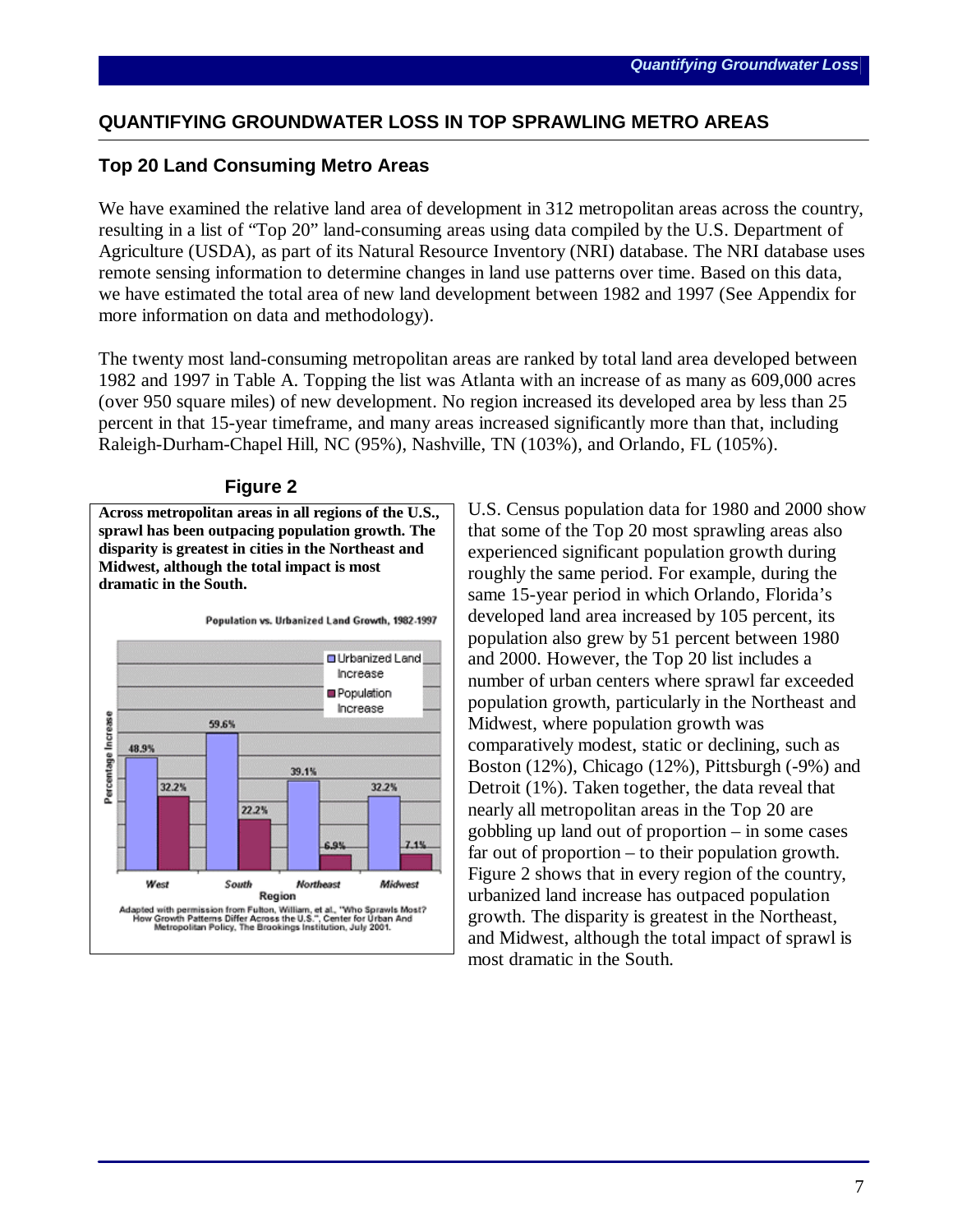| Metropolitan Area <sup>a</sup>         | <b>Land Developed,</b><br>1982-1997<br>$(in \, acres)^b$ | <b>Increase in Developed</b><br>Land as a Percent of<br>1982 Developed Land<br><b>Base</b> <sup>c</sup> | <b>Population</b><br><b>Growth - 1980</b><br>to $2000d$ |
|----------------------------------------|----------------------------------------------------------|---------------------------------------------------------------------------------------------------------|---------------------------------------------------------|
| Atlanta, GA                            | 609,500                                                  | 81%                                                                                                     | 46%                                                     |
| Boston-Brocton-Nashua, MA - NH         | 433,000                                                  | 52%                                                                                                     | 12%                                                     |
| Washington, DC                         | 343,300                                                  | 59%                                                                                                     | 21%                                                     |
| Dallas, TX                             | 302,400                                                  | 55%                                                                                                     | 42%                                                     |
| Houston, TX                            | 291,400                                                  | 39%                                                                                                     | 35%                                                     |
| Minneapolis-St. Paul, MN-WI            | 286,100                                                  | 62%                                                                                                     | 26%                                                     |
| Chicago, IL                            | 250,000                                                  | 25%                                                                                                     | 12%                                                     |
| Charlotte-Gastonia-Rock Hill, NC - SC  | 246,200                                                  | 74%                                                                                                     | 35%                                                     |
| Philadelphia, PA-NJ                    | 238,800                                                  | 33%                                                                                                     | 28%                                                     |
| Riverside-San Bernardino, CA           | 232,500                                                  | 66%                                                                                                     | 52%                                                     |
| Orlando, FL                            | 222,600                                                  | 105%                                                                                                    | 51%                                                     |
| Nashville, TN                          | 216,000                                                  | 103%                                                                                                    | 31%                                                     |
| Raleigh-Durham-Chapel Hill, NC         | 207,000                                                  | 95%                                                                                                     | 44%                                                     |
| Pittsburgh, PA                         | 201,800                                                  | 43%                                                                                                     | $-9%$                                                   |
| Tampa-St. Petersburg- Clearwater, FL   | 199,800                                                  | 50%                                                                                                     | 33%                                                     |
| Detroit, MI                            | 187,200                                                  | 25%                                                                                                     | 1%                                                      |
| Greenville-Spartanburg-Anderson, SC    | 166,300                                                  | 67%                                                                                                     | 23%                                                     |
| Greensboro-Winston-Salem-Highpoint, NC | 148,100                                                  | 51%                                                                                                     | 24%                                                     |
| Phoenix-Mesa, AZ                       | 145,600                                                  | 48%                                                                                                     | 51%                                                     |
| Seattle-Bellevue-Everett, WA           | 141,000                                                  | 48%                                                                                                     | 32%                                                     |

**Table A: Top 20 Land Consuming Metro Areas**

**Twenty metropolitan areas consumed more land for new development between 1982 and 1997 than any other areas in the country. With the exception of Phoenix, developed land area grew by more than population.**

We have estimated how much groundwater recharge may be "lost" due to sprawl in the Top 20 sprawling metropolitan areas, based on a model using U.S. Geological Survey (USGS) data and other published information. Table B illustrates the effect of sprawl on potential water supplies in each of the Top 20 sprawling cities. **In Atlanta, for example, the model shows that between 56.9 and 132.8 billion gallons of groundwater infiltration may have been lost in 1997 compared to 15 years earlier.<sup>e</sup> That is enough water to supply the average daily household needs of between 1.5 and 3.6 million people per year.<sup>f</sup>**

<sup>c</sup> Source: United States Natural Resources Inventory, Natural Resources Conservation Service, United States Department of Agriculture (USDA), 1997 (revised December 2000). Available at: http://www.nrcs.usda.gov/technical/NRI/1997/.

Branches, available online at: http://eire.census.gov/popest/archives/1980.php

Pepending on actual imperviousness in the area of new sprawl. This analysis assumes between 15 percent and 35 percent imperviousness – a

<u>.</u>

<sup>&</sup>lt;sup>a</sup> Metropolitan Statistical Areas and Primary Metropolitan Statistical Areas as defined by the Office of Management and Budget (OMB) in guidance effective June 30, 1999 (OMB Bulletin 99-04). Northeastern County Metropolitan Areas are based on townships and were defined in the same OMB memorandum.

<sup>&</sup>lt;sup>b</sup> Source: United States Natural Resources Inventory, Natural Resources Conservation Service, United States Department of Agriculture (USDA), 1997 (revised December 2000). Available at: http://www.nrcs.usda.gov/technical/NRI/1997/.

<sup>&</sup>lt;sup>d</sup>1980 population data from Intercensal Estimates of the Resident Population of States and Counties 1980-1989," issued March 1992, U.S. Bureau of the Census, Population Estimates and Population Distribution

http://eire.census.gov/popest/archives/1980.php. Year 2000 population data from "Time Series of States Population Estimates by County: April 1, 2000 to July 1, 2001," U.S. Bureau of the Census, Population Division, release date: April 29, 2002. http://www.census.gov/

conservative range of imperviousness in areas of suburban development, and average annual rainfall for the Atlanta area of 49.82 inches, according to the National Atmospheric and Oceanic Administration (NOAA), *Monthly Precipitation Probabilities and Quintiles, 1971-2000*, Climatology of the U.S., No. 81, Supplement No. 1.

f Calculation for Atlanta based on between 56.9 to 132.8 billion gallons (depending on actual imperviousness), divided by 100 gals. per person per day average household water use, divided by 365 days per year.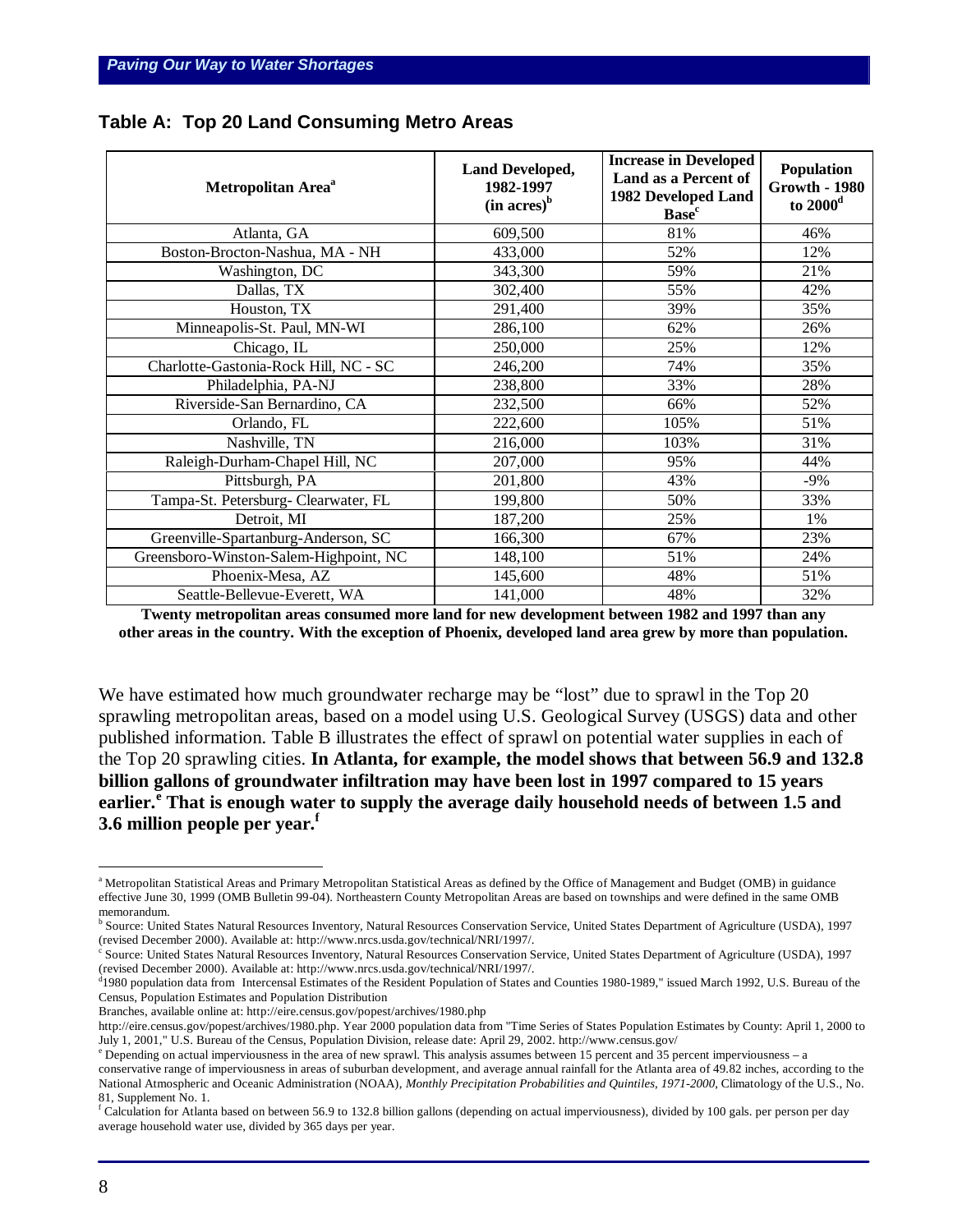The Atlanta metro area takes at least 80 percent of its water from reservoirs located at the outer edge of the current metropolitan area that are fed primarily by headwater tributaries.<sup>19</sup> Thus, the loss of infiltration caused by Atlanta's sprawl may not yet be exerting a major impact on its own water supply.

However, some analyses of Atlanta's water supply have shown that at least 20 percent of the area's water supply is dependent on local tributaries.<sup>20</sup> And, because about half of stream volume on average comes from groundwater, these sources very likely *are* being deprived of rainwater recharge because of the impervious surfaces that accompany sprawl. In addition, imperviousness no doubt affects groundwater for water supplies elsewhere in the state, as well as states further downstream.

The potential infiltration lost to urban runoff is equally disturbing for other cities on the list. For metro areas like Chicago, Washington, DC, and Boston, the losses may amount to as much as 23.7 billion, 55.6 billion, and 102.5 billion gallons of water, respectively. Whether the model calculations presented in Table B capture the precise amounts is less important than the fact that an essential and costly resource is being squandered at an alarming rate.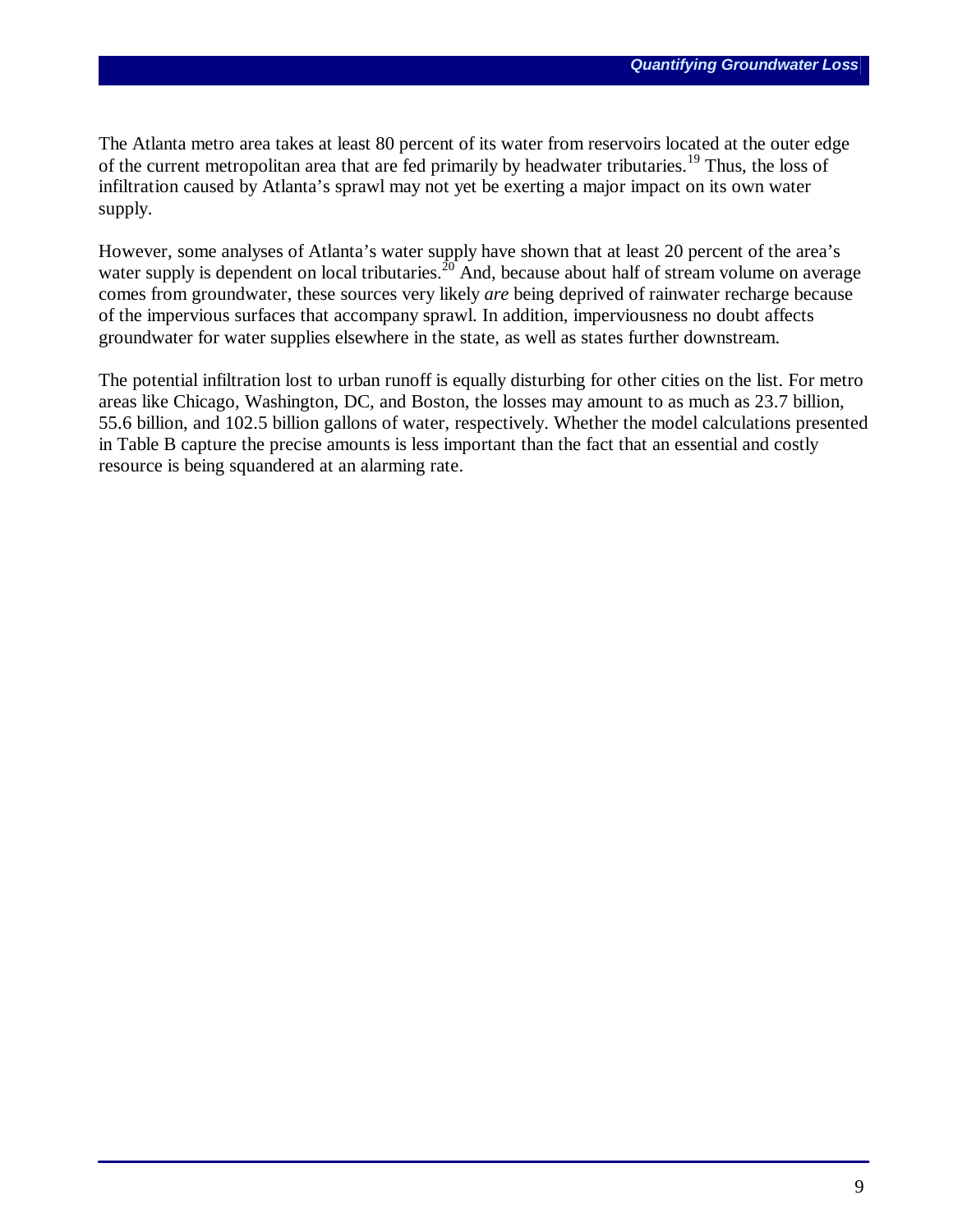| Metropolitan Area <sup>g</sup>         | Acres<br><b>Developed</b> | <b>Impervious Acres at:</b> |                | Avg. Yearly<br><b>Infiltration Loss</b>              |  |
|----------------------------------------|---------------------------|-----------------------------|----------------|------------------------------------------------------|--|
|                                        | $(1982 - 1997)^h$         | 15% Imperv.                 | 35%<br>Imperv. | (billions of gallons<br>of water $\int$ <sup>t</sup> |  |
| Atlanta, GA                            | 609,500                   | 91,425                      | 213,325        | 56.9 to 132.8                                        |  |
| Boston-Brocton-Nashua, MA - NH         | 433,000                   | 64,950                      | 151,550        | 43.9 to 102.5                                        |  |
| Washington, DC                         | 343,300                   | 51,495                      | 120,155        | 23.8 to 55.6                                         |  |
| Dallas, TX                             | 302,400                   | 45,360                      | 105,840        | 6.2 to 14.4                                          |  |
| Houston, TX                            | 291,400                   | 43,710                      | 101,990        | 12.8 to 29.8                                         |  |
| Minneapolis-St. Paul, MN-WI            | 286,100                   | 42,915                      | 100,135        | 9.0 to 21.1                                          |  |
| Chicago, IL                            | 250,000                   | 37,500                      | 87,500         | 10.2 to 23.7                                         |  |
| Charlotte-Gastonia-Rock Hill, NC - SC  | 246,200                   | 36,930                      | 86,170         | 13.5 to 31.5                                         |  |
| Philadelphia, PA-NJ                    | 238,800                   | 35,820                      | 83,580         | 25.3 to 59.0                                         |  |
| Riverside-San Bernardino, CA           | 232,500                   | 34,875                      | 81,375         | Model does not apply <sup>J</sup>                    |  |
| Orlando, FL                            | 222,600                   | 33,390                      | 77,910         | 9.2 to 21.5                                          |  |
| Nashville, TN                          | 216,000                   | 32,400                      | 75,600         | 17.3 to 40.5                                         |  |
| Raleigh-Durham-Chapel Hill, NC         | 207,000                   | 31,050                      | 72,450         | 9.4 to 21.9                                          |  |
| Pittsburgh, PA                         | 201,800                   | 30,270                      | 70,630         | 13.5 to 31.5                                         |  |
| Tampa-St. Petersburg- Clearwater, FL   | 199,800                   | 29,970                      | 69,930         | 7.3 to 17.0                                          |  |
| Detroit, MI                            | 187,200                   | 28,080                      | 65,520         | 7.8 to 18.2                                          |  |
| Greenville-Spartanburg-Anderson, SC    | 166,300                   | 24,945                      | 58,205         | 12.7 to 29.5                                         |  |
| Greensboro-Winston-Salem-Highpoint, NC | 148,100                   | 22,215                      | 51,835         | 6.7 to 15.7                                          |  |
| Phoenix-Mesa, AZ                       | 145,600                   | 21,840                      | 50,960         | Model does not apply <sup>J</sup>                    |  |
| Seattle-Bellevue-Everett, WA           | 141,000                   | 21,150                      | 49,350         | 10.5 to 24.6                                         |  |

#### **Table B: Estimated Loss of Groundwater Infiltration**

**Estimates of groundwater infiltration lost to imperviousness show that billions of gallons of water are no longer recharging aquifers and surface waters. Table B depicts the effect of large amounts of new development and various levels of imperviousness across the Top 20 metro areas. Relative infiltration losses are the result of a combination of factors, including amount of land consumed, average annual precipitation, local climate, topography and other factors according to USGS regional groundwater data.**

**Important Note**: This model is intended to present a basic picture of groundwater infiltration lost to sprawl and imperviousness. It does *not* differentiate relative percentages of shallow or deep aquifer recharge, or flows to rivers, streams, and lakes. Hydrogeology is extremely complex; groundwater flows and their connection to shallow and deep aquifers, as well as surface waters, can vary enormously from site to site. For more explanation on this point, see text box: "The Devil is in the Details." Further, the figures of potential groundwater recharge affected in Table B should not be construed as the amount affected *each* year between 1982 and 1997, because developed acres increased gradually over those 15 years. However, the figures do estimate annual losses in 1997, and because developed area and impervious surfaces have no doubt continued to increase in most

1

<sup>&</sup>lt;sup>g</sup> Metropolitan Statistical Areas and Primary Metropolitan Statistical Areas as defined by the Office of Management and Budget (OMB) in guidance effective June 30, 1999 (OMB Bulletin 99-04). Northeastern County Metropolitan Areas are based on townships and were defined in the same OMB memorandum.

<sup>&</sup>lt;sup>h</sup> Source: United States Natural Resources Inventory, Natural Resources Conservation Service, United States Department of Agriculture (USDA), 1997 (revised December 2000). Available at: http://www.nrcs.usda.gov/technical/NRI/1997/

<sup>&</sup>lt;sup>i</sup> Gallons of lost infiltration of rainwater, rounded to the nearest 1/10 billion gallons. According to the United States Geological Survey (USGS), the average American uses between 80 to 100 gallons of water every day. Using 100 gallons per day, a billion gallons of water per year would be enough to fulfill the daily usage of approximately 27,397 people.

j The model does not apply to metro areas in arid regions because low rainfall and very high rates of evaporation remove much of the available rainfall before it infiltrates and replenishes groundwater. For a detailed explanation of how the figures in Table B were calculated, please see Appendix.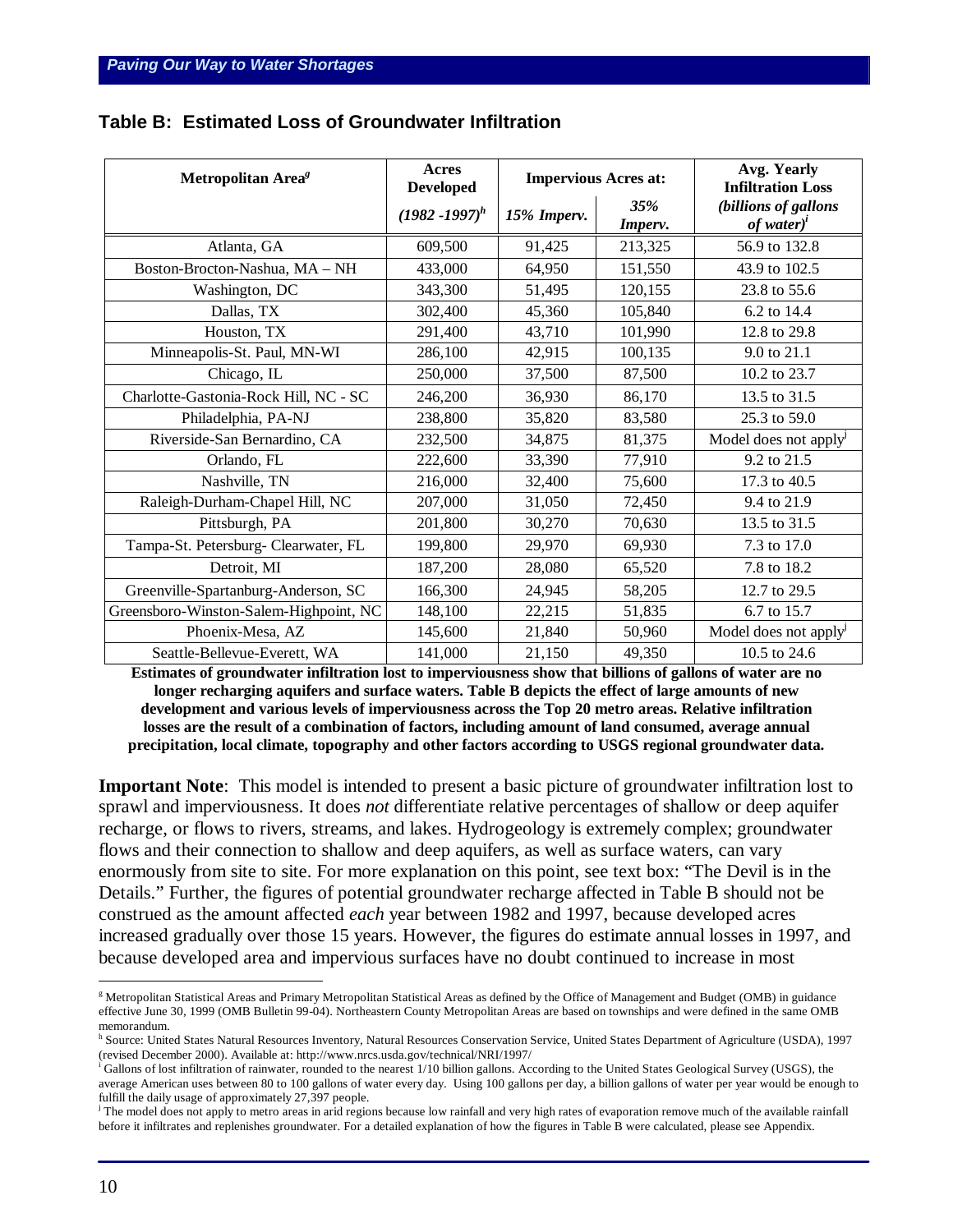metropolitan areas since 1997, these figures likely under-represent the magnitude of the groundwater infiltration being lost in the ensuing years.

#### **The Devil is in the Details: Groundwater Recharge**

Infiltration of rainwater or snowmelt in a given undeveloped land area is highly variable, depending on season and weather patterns, vegetation, geographic region, local topography, and soil characteristics, among other factors. Soils, for example, can vary greatly in permeability and ability to absorb and percolate water; and once compacted, they can be nearly as impermeable as concrete. During growing seasons, as much as 70 percent of precipitation may remain in the top soil layer, where it evaporates or is taken up by tree and other plant roots and transpired into the atmosphere.

The degree to which water recharges both shallow and deeper bedrock aquifers depends on numerous factors, including soil permeability, type and thickness of surficial deposits, and bedrock geology. The extent of groundwater flow systems varies from a few square miles or less to tens of thousands of square miles. Under natural conditions, the travel time of water underground can range from less than a day to more than a million years.

In urbanized areas, the composition of groundwater flows are further complicated by widescale changes to landscapes and the natural hydrologic system. For example, increased acreage of turf lawns often boosts surface runoff (as compared to natural forests or meadows), but increased lawn watering, especially during dry periods, may actually increase shallow groundwater recharge when compared to natural conditions. Leaking sewer pipes and water mains in some areas also may significantly increase shallow recharge and stream baseflow. And urbanization can dramatically change overall stream "water budgets," as the relative contribution to water bodies from wastewater discharges increases surface flows, while groundwater recharge declines due to more imperviousness, storm drains, and other urban infrastructure.

Because groundwater is inherently complex, it is extremely difficult to provide accurate large-scale assessments of groundwater recharge to shallow and deep aquifers, as well as baseflow to streams, lakes, and estuaries. Relatively few data exist at a national or even regional scale and the national data that do exist are out-of-date. More study and information are sorely needed to understand these complex systems and the changes wrought by urbanization.

Sources: U.S. Geological Survey, *Sustainability of Ground-Water Resources*, USGS Circular 1186 (1999); Alley, W.M., *et al., Flow and Storage in Groundwater Systems,* Science, Vol. 296 ( June 14, 2002); Arnold, T. and Friedel, M., *Effects of Land Use on Recharge Potential of Surficial and Shallow Bedrock Aquifers in the Upper Illinois River Basin,* USGS Water Resources Investigations Report 00-4027 (2000); Lerner, D. N., *Identifying and Quantifying Urban Recharge: A Review*, Hydrogeology Journal 10: 143-152 (2002); Center for Urban Water Resources Management, *Regional, Synchronous Field Determination of Summertime Stream Temperatures in Western Washington*, The Washington Water Resource (Winter 2002).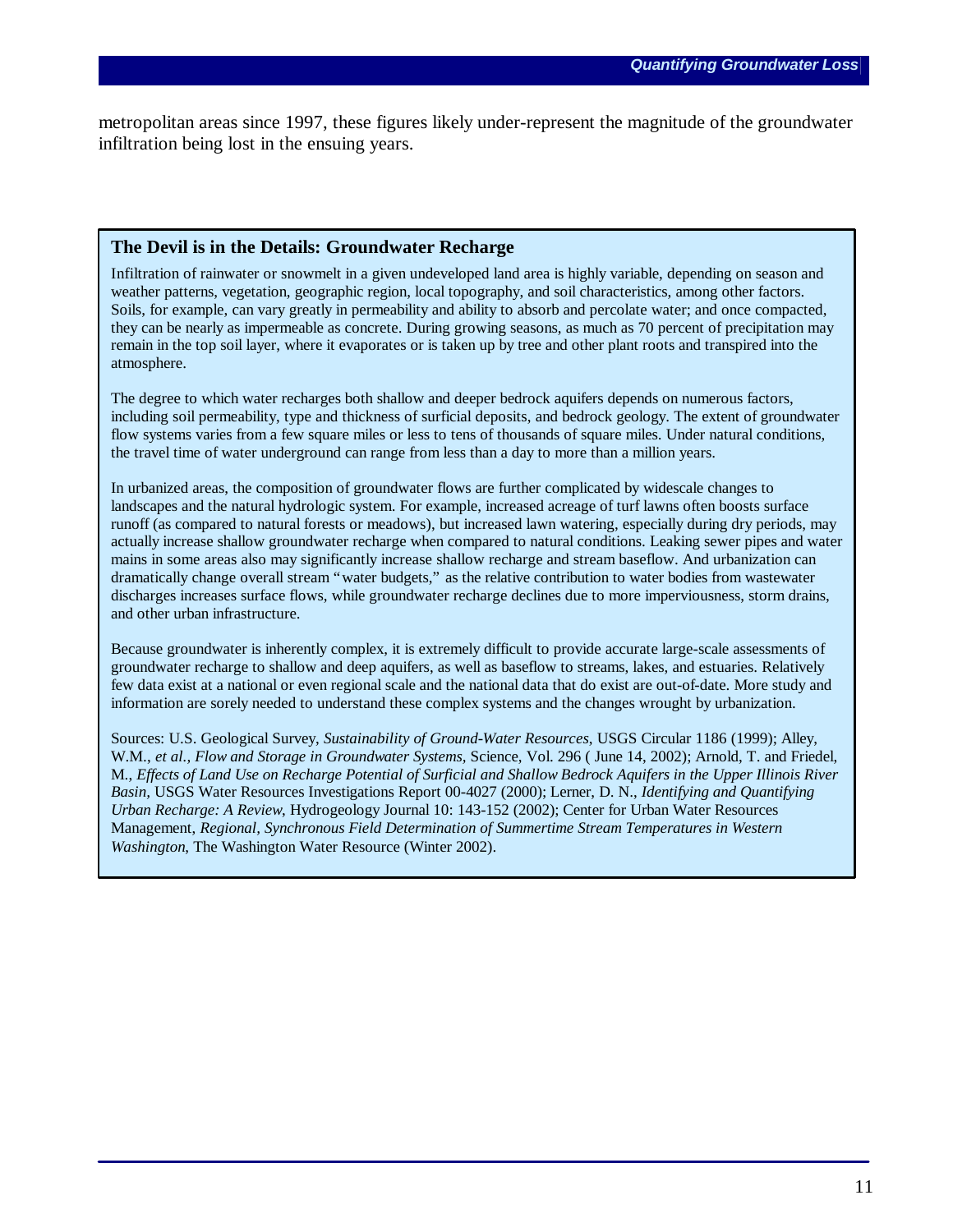#### **USING SMART GROWTH TO SAVE WATER**

Converting wetlands, forests, and meadows to hard surfaces has a negative impact on watersheds and impairs groundwater recharge by reducing or eliminating the pollutant filtration and water absorption services that natural areas provide. There are, however, well-established strategies for reducing the impacts of our development patterns. They involve different community designs and regional patterns, often called "smart growth."

#### **What is Smart Growth?**

While there is no "one-size-fits-all" definition of smart growth, there are certain principles to which it should adhere (see Sidebar, "Ten Principles of Smart Growth). They include the use of infrastructure investments like roads and sewer lines as well as economic incentives to support revitalization of existing communities and to discourage leapfrogging sprawl. Smart growth also means diversifying transportation patterns by making walking, biking, and riding public transportation realistic options for residents and workers. And it also includes a better mix of housing opportunities and jobs so that workers can live near the workplace if they choose.

The old real estate adage "location, location, location" applies equally to smart growth. Efficient location of development offers a twopronged approach to reducing its impacts. First, by choosing more carefully where we develop, we can protect our most valuable resource lands. Second, smart growth practices result in reduced driving, preventing air and water pollution and decreasing the need for new roads and parking  $\frac{1}{2}$ 

#### **Ten Principles of Smart Growth**

- **1**. Mix Land Uses
- **2**. Take Advantage of Compact Building Design
- **3**. Create a Range of Housing Opportunities and Choices
- **4**. Foster Walkable, Close-Knit Neighborhoods
- **5**. Promote Distinctive, Attractive Communities with a Strong Sense of Place
- **6**. Preserve Open Space, Farmland, Natural Beauty, and Critical Environmental Areas
- **7**. Strengthen and Direct Development Towards Existing Communities.
- **8**. Provide a Variety of Transportation Choices
- **9**. Make Development Decisions Predictable, Fair, and Cost-Effective
- **10**. Encourage Citizen and Stakeholder Participation in Development Decisions

These principles have been endorsed by a variety of community, environmental, political and business organizations. To learn more, visit www.smartgrowthamerica.org.

#### **Choosing Where We Grow**

Some lands like wetlands, forests and naturally permeable soils, are especially effective in recharging groundwater supplies. A review of the literature suggests that a watershed becomes badly degraded after a mere ten percent is covered by the various impervious surfaces that come with development.<sup>22</sup> This counsels us to encourage development and redevelopment in those areas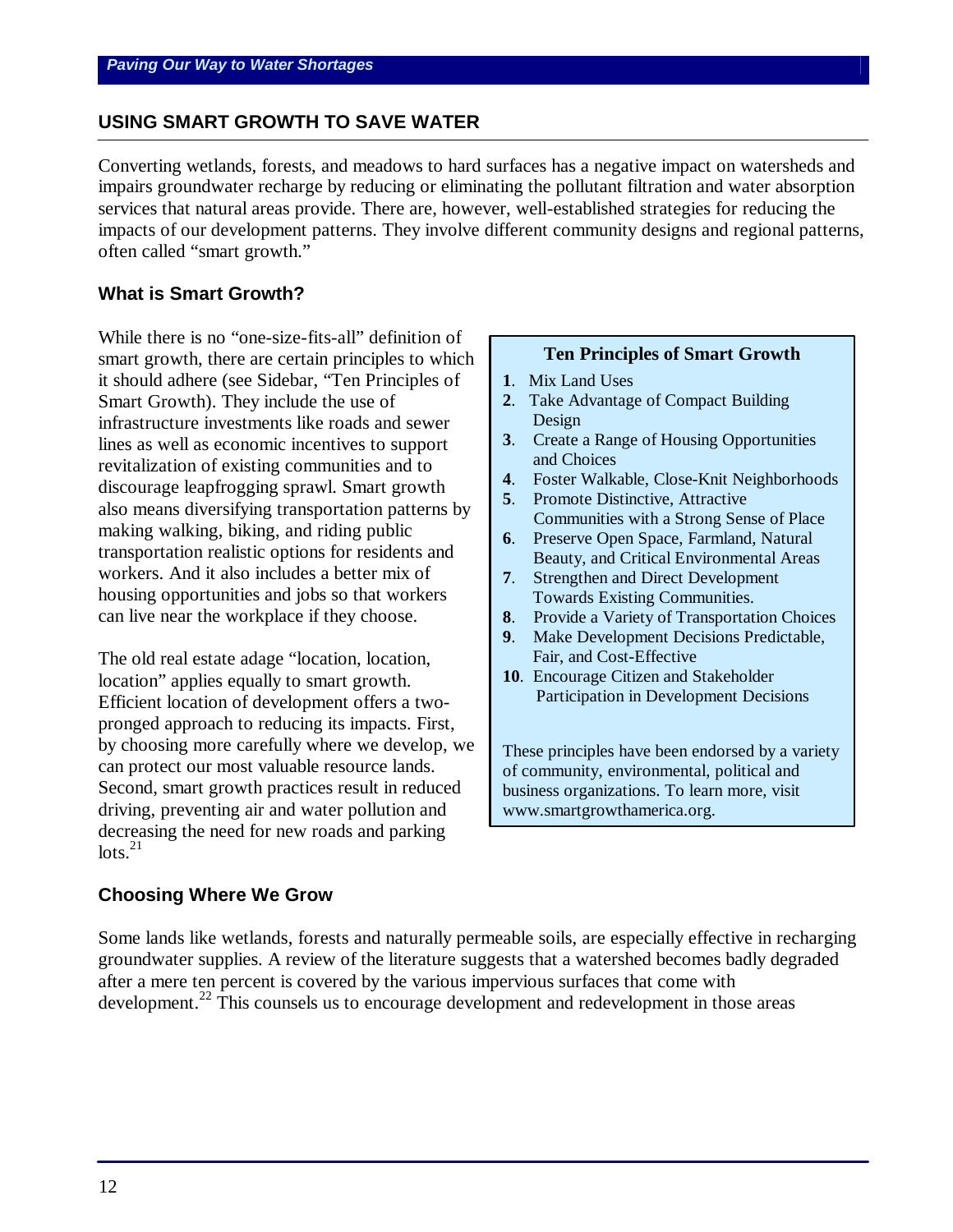# **Table C: Possible Land Savings Through Smart Growth<sup>k</sup>**

| <b>Metropolitan Area</b>                         | <b>Land Saved</b><br>through<br><b>Smart Growth</b><br><b>Techniques</b><br>by 2025<br>(in acres) |  |
|--------------------------------------------------|---------------------------------------------------------------------------------------------------|--|
| Atlanta                                          | 245,338                                                                                           |  |
| Boston-Worcester-Lawrence-<br>Lowell-Bracton     | 91,650                                                                                            |  |
| Washington-Baltimore                             | 264,899                                                                                           |  |
| Dallas-Fort Worth                                | 98,659                                                                                            |  |
| Houston-Galveston-Brazoria                       | 116,122                                                                                           |  |
| Minneapolis-St. Paul                             | 68,418                                                                                            |  |
| Chicago-Gary-Kenosha                             | 45,891                                                                                            |  |
| Charlotte-Gastonia-<br>Rock Hill                 | 28,498                                                                                            |  |
| Philadelphia-Wilmington-<br><b>Atlantic City</b> | 75,143                                                                                            |  |
| L.A.-Riverside-Orange                            | 238,878                                                                                           |  |
| Orlando                                          | 48,801                                                                                            |  |
| Nashville                                        | 109,962                                                                                           |  |
| Raleigh-Durham-Chapel Hill                       | 31,527                                                                                            |  |
| Pittsburgh                                       | Not in study                                                                                      |  |
| Tampa-St. Petersburg-<br>Clearwater              | 88,879                                                                                            |  |
| Detroit-Ann Arbor-Flint                          | Not in study                                                                                      |  |
| Greenville-Spartanburg-<br>Anderson              | Not in study                                                                                      |  |
| Greensboro-Winston-<br>Salem-Highpoint           | 20,347                                                                                            |  |
| Phoenix-Mesa                                     | 34,317                                                                                            |  |
| Seattle-Tacoma-Bremerton                         | 68,418                                                                                            |  |

already well beyond the 10 percent threshold while focusing efforts on protecting more valuable resource lands. $^{23}$  For the sake of reducing future impacts, such a regional-level strategy is invaluable.

Recent research shows possible payoffs from adopting this strategy. Using a methodology developed at Rutgers University, Professor Robert Burchell worked with a team of researchers for several years to build two scenarios for growth from 2000-2025. One is a controlled growth scenario, and the other an uncontrolled growth scenario. In the former, it is assumed that localities and states develop plans linked to implementation tools for directing growth into or near existing communities. Specifically, the authors assumed greater use of growth management practices like regional urban growth boundaries and local urban service areas (see Recommendations Section for more details on these tools). Basically, expansions would be planned in a "location-efficient" manner. In the controlled growth scenario, about ten percent of the total predicted development units would be shifted to more urban and suburban locations. $^{24}$  This would reduce the spread of impervious surfaces, allowing for better recharge of groundwater.

Table C shows how much land could be protected under a smart growth scenario, as estimated by Professor Burchell and his team of researchers.<sup>25</sup> And if protection were specifically targeted to the highest-value resource lands (such as forests and wetlands), even larger positive impacts on water resources are possible.

# **Reducing Water Pollution through Smart Growth**

 $\overline{a}$ 

The water quality impacts of urban runoff in watersheds are well-documented, and have been discussed in this report as well as in multiple books and papers. But in the past few years, researchers have discovered yet another water quality impact from urbanization – the increase of a group of suspected carcinogens, polycyclic aromatic hydrocarbons (PAHs) in some watersheds. This research suggests that the rise in the amount of driving, calculated as vehicle miles traveled (VMT), a common

<sup>&</sup>lt;sup>k</sup> In order to account for the benefits of a 25-year smart-growth scenario, Burchell, *et al.*, used a broader definition of metropolitan areas than the one used in our ranking of land-consuming areas. They used economic areas (EAs) defined by the Bureau of Economic Analysis as including an average of two economic "nodes" and counties that are associated with these nodes. As they put it (at p. 49), "[t]he 172 EAs, which combine the counties into meaningful regional entities, were chosen as the unit for analyzing growth and sprawl and redirecting sprawl growth to more central locations. These areas contain interrelated economic growth as well as locations within them where growth is taking place and probably should or should not take place as much. This is perfect for an analysis of sprawl."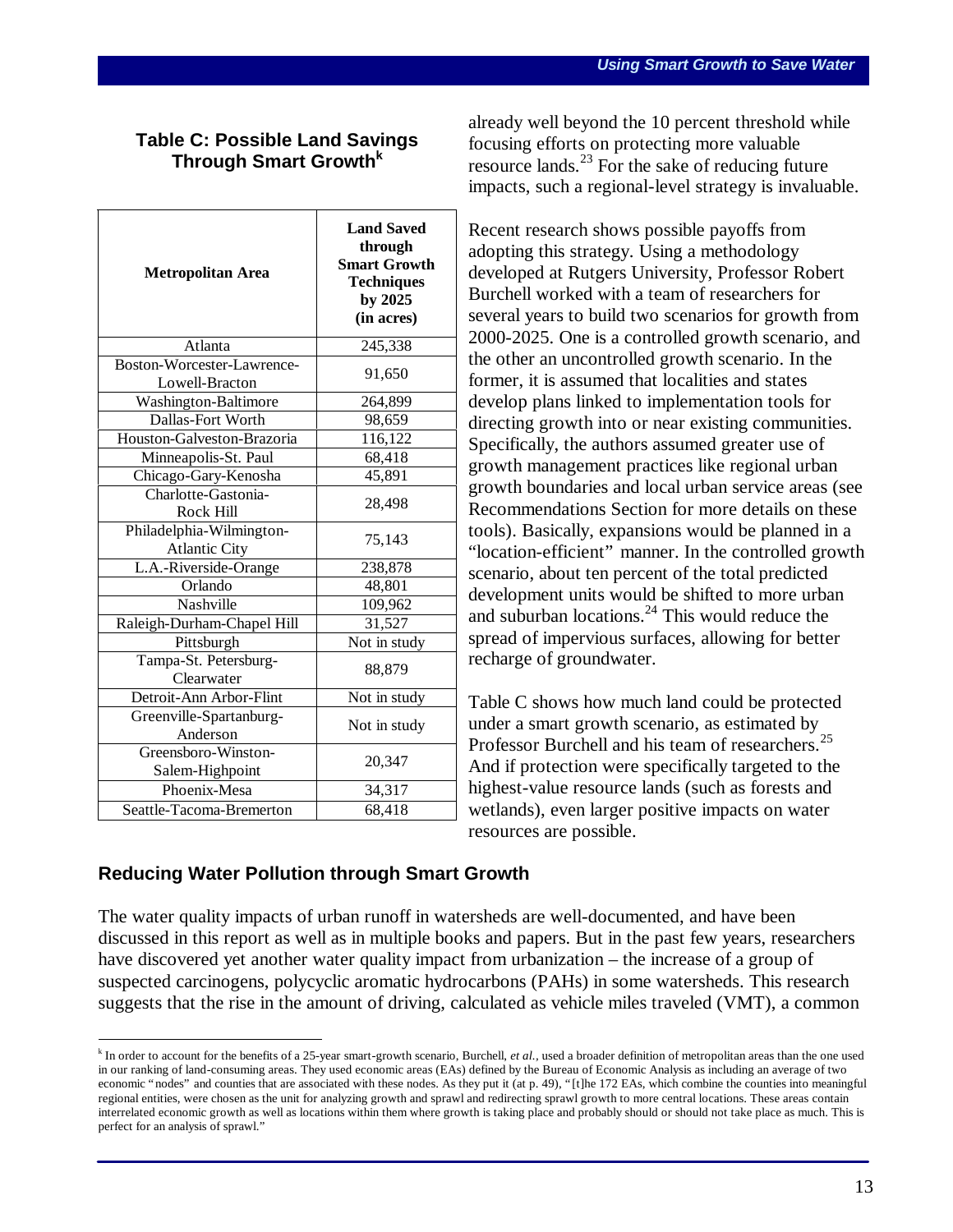# *Paving Our Way to Water Shortages*

indicator of sprawl, is the cause of this disturbing trend. While PAH concentrations in U.S. watersheds had reached a low point in the 1970s and 1980s due to improvements in technology**,** by the 1990s this trend had turned around.<sup>26</sup> Higher PAH concentrations have been traced to the increase in the miles traveled by automobiles and trucks, due to "tire wear, crankcase oil, roadway wear, and car soot and exhaust."<sup>27</sup>

This new trend is already having ecological consequences. In a study of lake soils at ten sites, six exceeded estimates of concentrations that would have adverse impacts on aquatic life.<sup>28</sup> Among the most sprawling cities recently investigated by the United States Geological Survey were Washington, D.C.; Seattle, WA; and Dallas, TX. Specifically, they looked at two lakes in Washington, D.C., and one lake in Seattle and Dallas. They compared regional vehicle miles traveled in the 80's and 90's and found a probable culprit in the increases of miles traveled over time (see Figures 3A, 3B, and 3C).<sup>29</sup>





**Figure 3B: Relationship between Driving Increase and PAH Increase** Seattle, WA

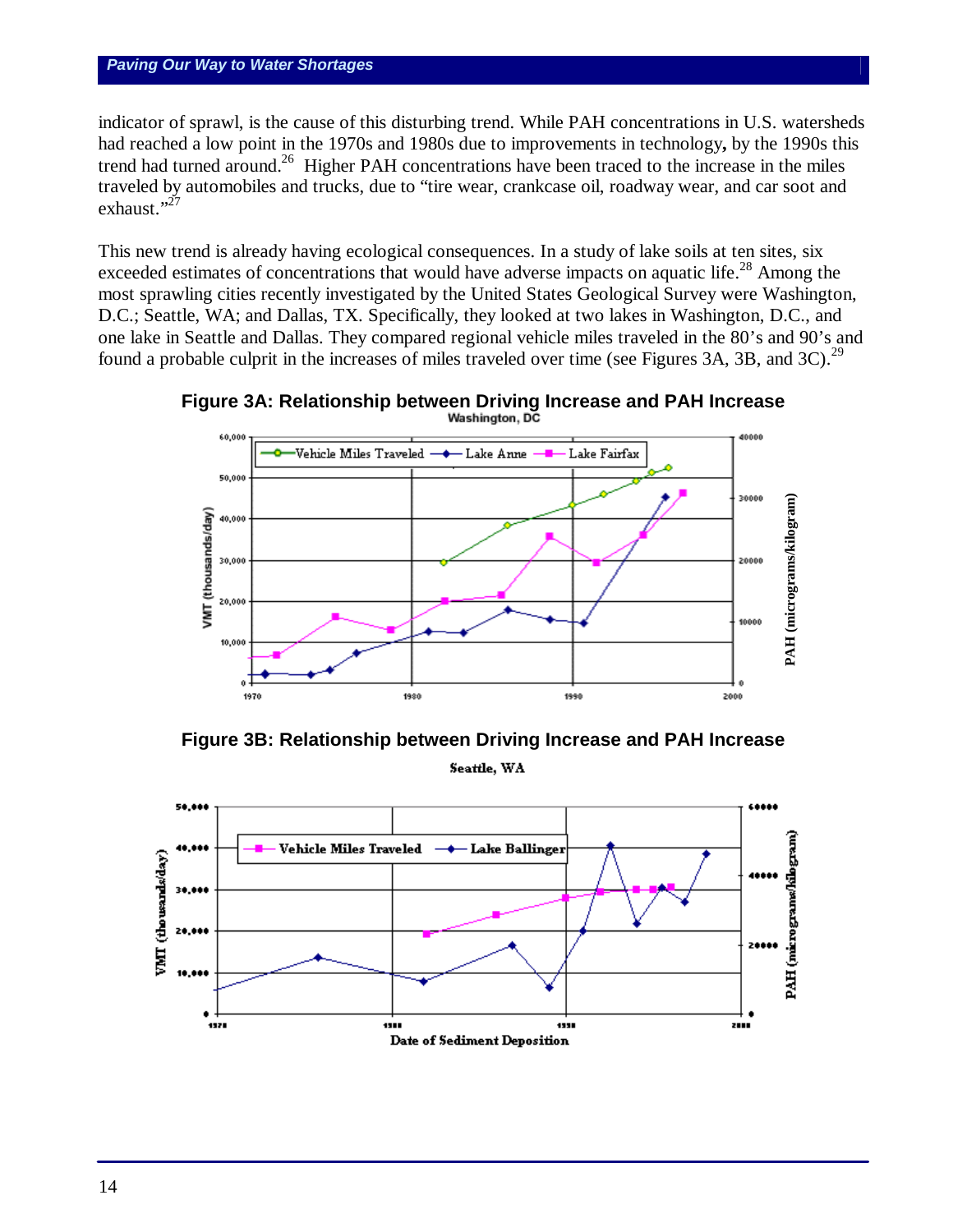

**Figure 3C: Relationship between Driving Increase and PAH Increase**

Smart growth can substantially reduce vehicle miles traveled. By conveniently locating opportunities to work, live, and play close to one another, and providing more transportation options for workers and residents, new community designs can reduce the need to drive.

A recent analysis of travel in areas with differing densities in three major metropolitan areas measures the extent to which Americans will take advantage of opportunities to get out of traffic, if it is convenient. Studying different development patterns in the San Francisco, Los Angeles, and Chicago regions, researchers found remarkable correlations among density, urban form, and driving levels. In areas with smart-growth characteristics, such as small lot sizes, transit services and walkable neighborhoods, families find it less necessary to drive (see Figure 4). In other recent studies,



EPA has found that "infill" development and redevelopment of older suburbs would reduce vehicle miles traveled (VMT) per capita by 39 to 52 percent (depending on the metropolitan area studied) compared to sprawl. $31$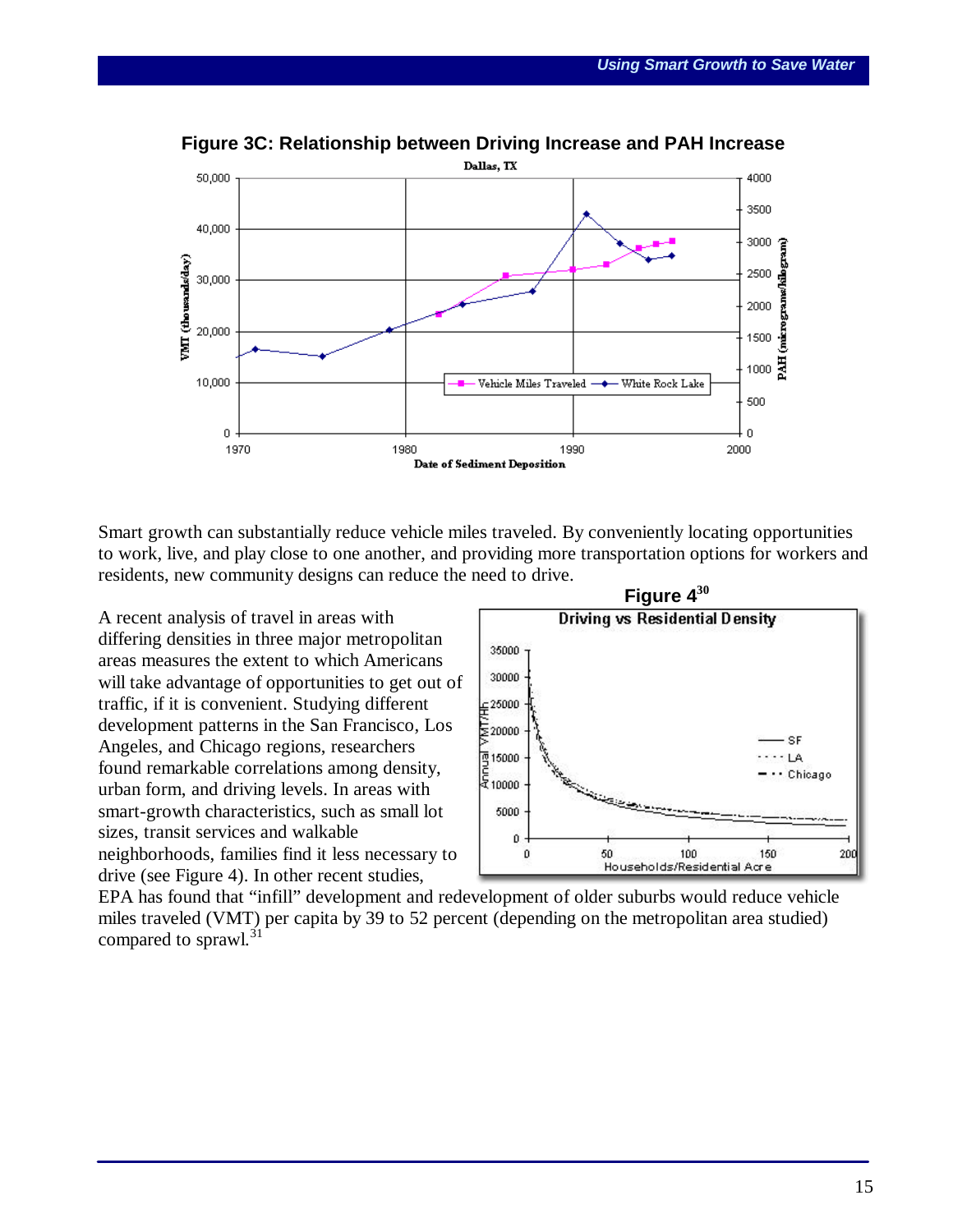# **THE VALUE OF FRESHWATER RESOURCES AND HOW SPRAWL DAMAGES THEM**

#### **The Hydrologic Cycle and Freshwater Scarcity**

Water is essential to all life. The hydrologic cycle moves water from the ocean to the atmosphere, where it forms clouds as it evaporates, cools and condenses. Clouds transport water around the globe and return it to the surface of the earth as precipitation. Some precipitation evaporates immediately to the atmosphere, some runs off the land to rivers, lakes, or directly to the oceans, and some percolates into (infiltrates) the soil, where it is either taken up by plants (and transpires to the atmosphere) or becomes groundwater, some of which is eventually discharged to rivers and streams (which flow to the oceans), or directly to the oceans.<sup>32</sup>



Source:<br>http://www.ec.gc.ca/water/en/nature/prop/e\_cycle.htm

Freshwater, even in water rich, non-drought years, is a precious resource that is naturally scarce. Less than three percent of the water on earth is fresh water and 66 percent of that is locked in polar ice caps and glaciers. We already use more than half of what is left in rivers, lakes, marshes, and aquifers.<sup>33</sup>

#### **Healthy River Systems are Critical to People**

We take it for granted, but water is a river's most essential element. "Instream flow" refers to the water in a river's channel. In a healthy river, water levels fluctuate naturally. The flow of a river is cyclical, varying greatly on a time scale of hours, days, years, decades, and longer. Flow varies from place to place, depending on regional differences in climate, geology, and vegetation. Every river is different



with its own seasonal pulse. Like a sculptor, flow shapes the river, and defines its size, location and course. Flow controls where the river meanders and it establishes a river's pools, riffles, side channels, and backwaters, all of which are critical to the life cycles of aquatic organisms, vegetation in the near river ("riparian") zone, and other water dependent plants and animals. Flow determines the amount and type of habitat that exists in and around the river, creating food sources, groundwater recharge areas, spawning and rearing grounds, and migration routes for wildlife, fish, and other aquatic species. The plants, fish, and wildlife in any given river have evolved to adapt to that river's unique rhythms. Altering natural flow can harm these species.

And rivers are the source of most people's drinking water, with about half of their flow coming from groundwater.

Too many rivers today are being deprived of water because of excessive diversions to serve the demands of agriculture, hydropower, and growing cities. Indeed, the EPA has found that changes to the hydrology of rivers are second only to the effects of agriculture in the degradation of river systems.<sup>34</sup> The long-term needs of rivers and the long-term demands of humans are best served by a continual supply of healthy, clean water. Ensuring that rivers maintain flows that are close to natural conditions is the best way to provide and maintain a consistent, healthy supply of water.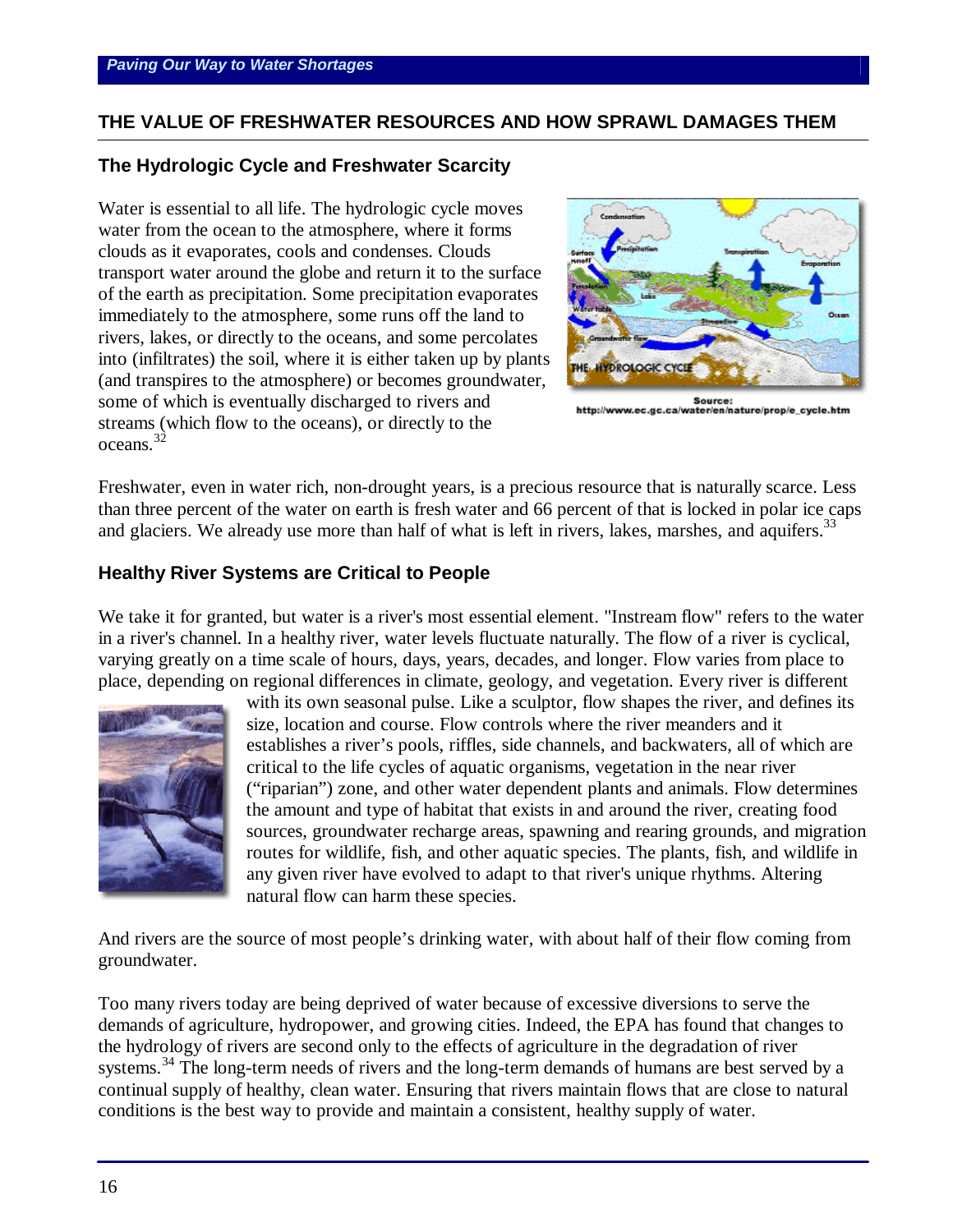Freshwater and its associated fish, wildlife, plants, and habitats provide many goods and services to humanity. The benefits fall into three broad categories: (1) direct use by humans for drinking and other household needs, irrigation, and industrial processes; (2) benefits themselves dependent on freshwater, such as fish, shellfish, waterfowl, and other wildlife; and (3) "in place" benefits, such as recreation, transportation, hydropower, flood control, water quality control, and the enjoyment of the outdoors<sup>35</sup>



While the value of all services provided by freshwater systems on earth is difficult at best to quantify, studies suggest that it ranges around several trillions of dollars annually, a significant proportion of the gross world product.<sup>36</sup> For instance, American anglers alone spend roughly \$24 billion annually on their sport, generating \$69 billion for the nation's economy. And the nation's \$45 billion commercial fishing and shellfishing industry relies on clean water to deliver products safe to eat.<sup>37</sup> But while we can calculate some of the benefits of freshwater systems to people, the value of clean and healthy drinking water to humanity is inestimable.

# **We Are Losing Natural Areas at an Alarming Rate**

More than 2.1 million acres of land are developed each year in the United States, and these developed areas are increasing at an alarming rate compared to population growth.<sup>38</sup> The amount of urbanized land leaped 47 percent between 1982 and 1997 while population only increased 17 percent.<sup>39</sup> The conversion of natural landscapes to developed cityscapes eradicates or damages natural functions

provided by small headwaters streams, wetlands, forests, meadows, and other open spaces. In many cases, natural lands have already been altered by agriculture, but even farm and ranch landscapes maintain some natural features, such as water infiltration and storage capacity, that suburban development eliminates. Developing wetlands, forests and meadows has many negative impacts, among them, the loss of the enormous water storage capacity of natural areas. These are some of the mechanisms at work:

• Small streams, which make up the vast majority of stream miles in the United States, slow the movement of water as it flows downstream into larger streams and rivers.<sup>40</sup> They collect both surface precipitation and groundwater seepage. When the water table is low, they actually discharge water back into groundwater aquifers. In urbanizing areas, however, we fill or bury many of our small streams in underground pipes (some studies say as many as one-third) to make way for buildings, roads and parking lots. $41$  This causes rain that runs off from the impervious surfaces of urbanized areas (roads, parking lots, roofs) to move downstream at a much faster rate.

# **The Value of Trees**

In 2000, the group American Forests reported that existing tree cover in Garland, Texas saved the city \$5.3 million a year (including residential energy savings, runoff reduction, and air pollution removal). The study determined that increased tree cover could save even more. For example, if the tree canopy on a medium-size (approximately 4- ac.) residential site were increased from only eight percent to 35 percent, runoff would be reduced by four times. As a rule, American Forests recommends that cities maintain a 40% tree cover. American Forests has conducted similar analyses for Washington, DC, Atlanta, GA, Charlottesville, VA, Harrisburg, PA, Houston, TX, Canton-Akron, OH, Portland, OR, Chattanooga, TN, and the Puget Sound and Chesapeake Bay regions.

Source: *Stormwater* (March 2002).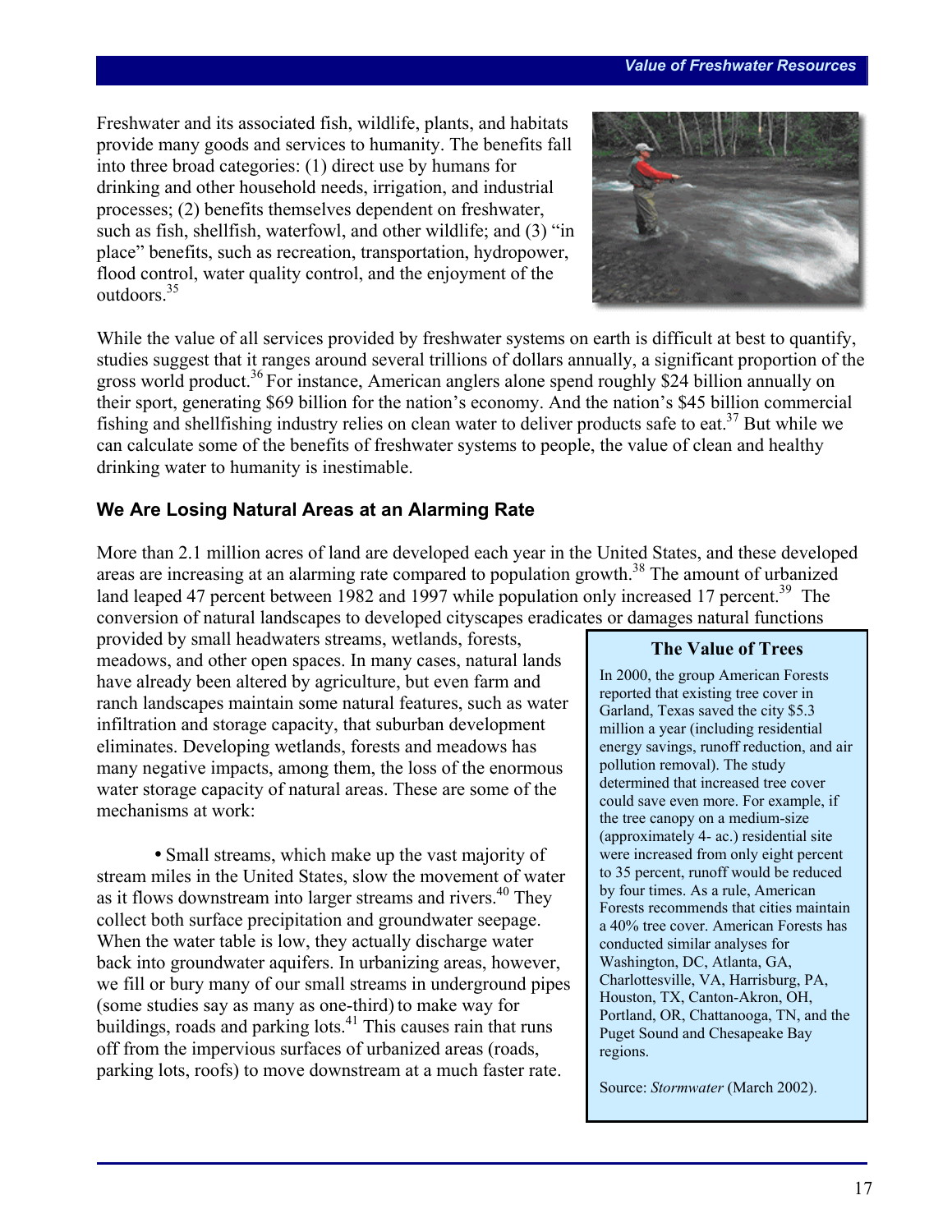#### *Paving Our Way to Water Shortages*

• Wetlands slow water runoff and allow water to infiltrate groundwater storage areas. Indeed, an acre of wetlands can store  $1-1.5$  million gallons of water.<sup>42</sup>And they also cleanse pollutants from water, and provide rich feeding places and spawning and rearing habitats for fish and birds. Each year, however, development, drainage, and agriculture eliminate as many as 290,000 acres of wetlands.<sup>43</sup> Once they are drained, filled, or otherwise altered by development, wetlands can no longer provide essential water storage, filtration and wildlife habitat services. Tampa, Florida is experiencing severe water shortages, as wetlands that once stored and gradually released water to groundwater aquifers are converted to home sites and roads.<sup>44</sup>

• Forests and woodlands provide significant water storage, aquifer recharge, and flood protection benefits. An 11 to 100 percent loss (depending on site characteristics) of natural groundwater recharge, along with an 11 to 19-fold increase in stormwater occurred at one site when woodlands were converted to residential and commercial use.<sup>45</sup> At another site, conversion of forest to impervious cover resulted in an estimated 29 percent increase in runoff during a peak storm event.<sup>46</sup> Even urban trees play an important role in managing stormwater runoff (see Text Box, "The Value of Trees").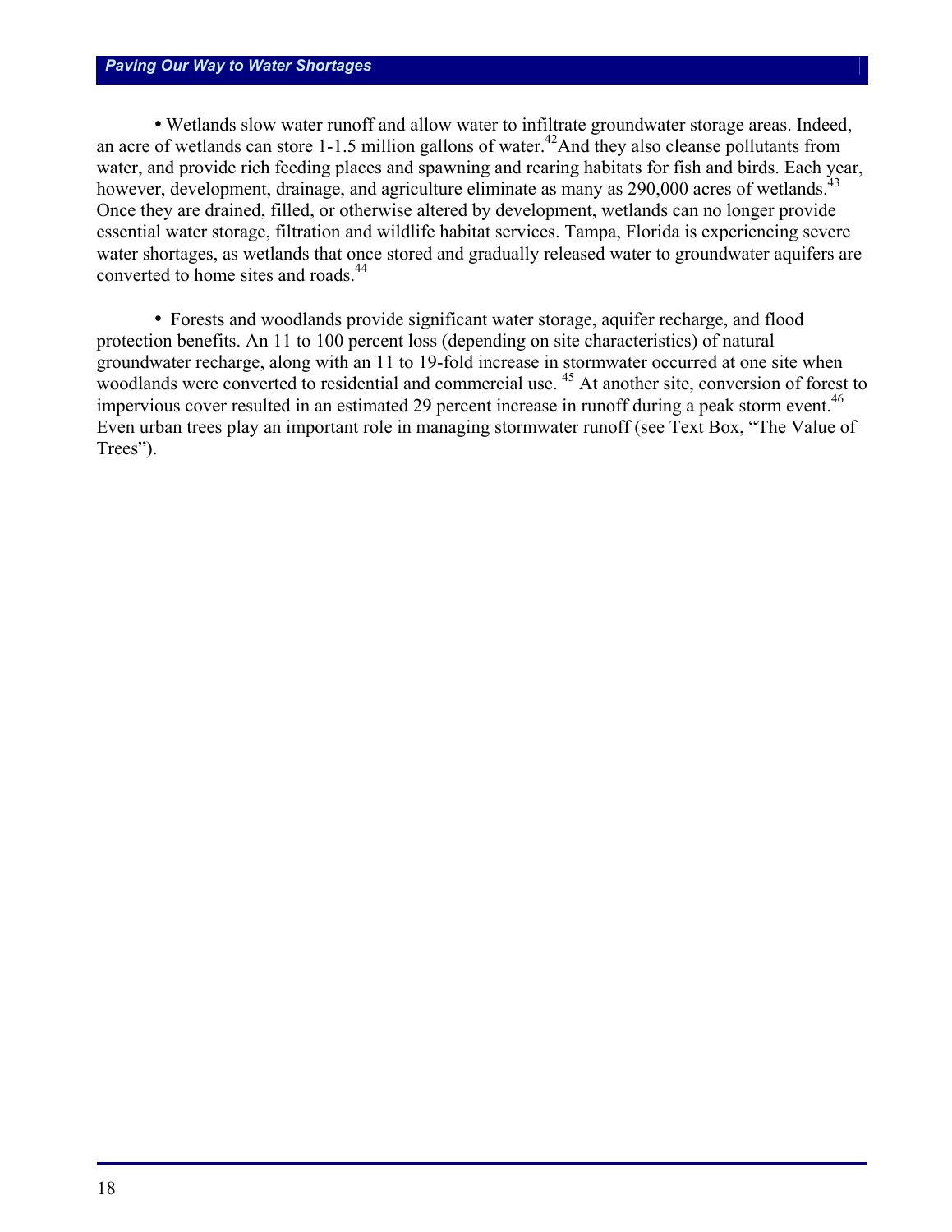#### **RECOMMENDATIONS**

Applying the principles of smart growth (see "Ten Principles of Smart Growth" sidebar) can significantly boost a region's water supplies. Some of the most effective policies and practices are listed below.

# **Protect Open Space, Especially Critical Aquatic Areas**

All levels of government must do more to identify and protect undeveloped areas because of the many services they provide, particularly water absorption and pollution filtration. Land preservation efforts should be especially targeted toward critical aquatic areas (groundwater recharge zones, wetlands, streamsides, floodplains, small tributary streams). Local governments can protect these areas from development by aligning zoning, establishing protected areas, and changing development guidelines to use land more efficiently. States and counties should also offer tax incentives and direct sources of funding for land purchases or easements.

On the federal level, the Land and Water Conservation Fund (LWCF) provides money to federal, state and local governments to purchase land, water and wetlands for inclusion in the National Forest System. Given the freshwater challenges we face, targeting LWCF funds to better protect headwater streams and riparian buffer areas would be a prudent strategy for the 21<sup>st</sup> Century. Some other federal programs for which funding should increase include:

- The Wildlife Habitat Incentives Program (WHIP), which helps landowners develop and implement practices to protect and restore important wildlife habitat;
- The Conservation Reserve Program (CRP), which supports land retirement for 10-15 years;
- The Wetland Reserve Program (WRP), which supports permanent and long-term retirement and restoration of wetlands;
- The Conservation Reserve Enhancement Program, which offers special incentives in designated priority areas that focus on programs identified by the States; and
- The Farmland Protection Program, which provides matching funds to state and local farmland protection programs.47

The annual *National River Budget*, supported by hundreds of groups across the country, provides information and funding recommendations for myriad programs that protect our freshwater resources.48

In addition, Congress should clarify its intent to protect isolated wetlands, which are critical for groundwater recharge, water purification, flood control, wildlife and ecosystem health.<sup>49</sup> The U.S. Supreme Court recently endangered millions of acres of these wetlands by eliminating federal protection under the Clean Water Act. New "nationwide permits" recently issued by the Army Corps of Engineers also pose a problem, because they allow many activities destructive of wetlands.<sup>50</sup>

# **Practice Sound Growth Management**

States and regions should manage growth in a sensible manner, with particular attention to how development impacts water supplies. Growth management comes in a variety of forms, such as comprehensive state growth management legislation, smart growth incentives, and urban growth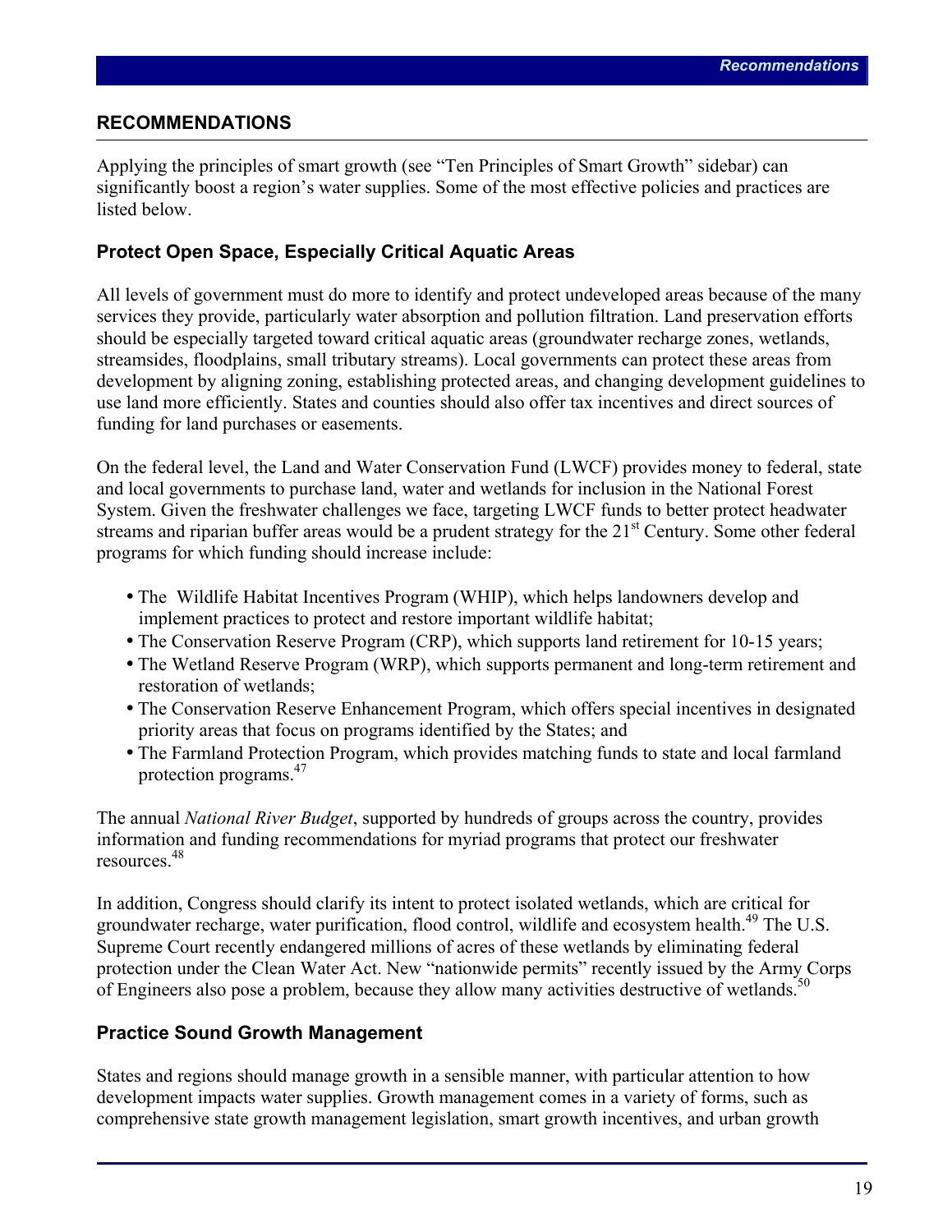boundaries. State legislation appears to be gaining popularity. To date, eleven states have enacted statewide standards for sensible land use planning and implementation.<sup>51</sup> Between 1999 and 2001, roughly 400 planning reform bills were passed by state legislatures, and 15 states were in the midst of implementing substantial reforms. $52$ 

As of 1997, only two states included water supply or recharge measures in their planning statutes.<sup>53</sup> However, the California legislature recently enacted two laws that place the burden on land developers to find adequate water supplies, the first of which prohibits approval of subdivision maps, parcel maps or development agreements for subdivisions with more than 500 units unless there is a "sufficient water supply." The second requires cities and counties to prepare detailed "water supply assessment reports" in the environmental review process for large development projects.

Some other states focus on channeling resources to existing communities, rather than subsidizing sprawl. The best-known example is Maryland's 1997 Smart Growth and Neighborhood Conservation initiative, which requires all counties to designate priority funding areas (PFAs) which are then favored to receive state infrastructure investments, such as roads and schools.<sup>54</sup> Some localities achieve the same thing by designating growth areas that are eligible for water, sewer, transportation and other services. This is hardly a new practice – Fayette County, Kentucky, which includes Lexington, for example, has had designated growth areas since the 1950s.

Another effective approach is the establishment of urban growth boundaries, which are regional agreements on where growth should and should not occur. The best-known example is the one surrounding Portland, Oregon, which is credited with preventing leapfrog development, enhancing quality of life, and protecting valuable open spaces.<sup>55</sup>

# **Integrate Water Supply into Planning Efforts**

Government agencies should consider water supply in all land-use-related planning activities, including transportation, housing, and all other types of construction. Such coordination is extremely rare. In Seattle, Washington, for example, a recent low-income housing redevelopment plan – over 100 acres – came to the attention of the City's stormwater program only after the project was under development. Although certain management practices, such as infiltration of stormwater in right–ofway and parking lot areas could still be implemented, it was too late in the redevelopment process for others. For example, many home sites were built on the most permeable soils, sacrificing an essential groundwater infiltration opportunity.<sup>56</sup> If coordination with water resource and quality agencies during the planning process had been a requirement of any public funding supporting the redevelopment, such essential design considerations would not have been left to chance.

# **Invest in Existing Communities**

By reinvesting in existing communities to accommodate new growth, we can meet the demand for development and protect critical aquatic areas. This is a core smart growth principle that encompasses a broad array of policies and practices, including infill development, brownfield redevelopment, and transit-oriented development, among others.

Such approaches also correct past inequities and misguided subsidies for sprawl development. For example, metropolitan Detroit has a water system that was installed largely in the middle of the 19<sup>th</sup>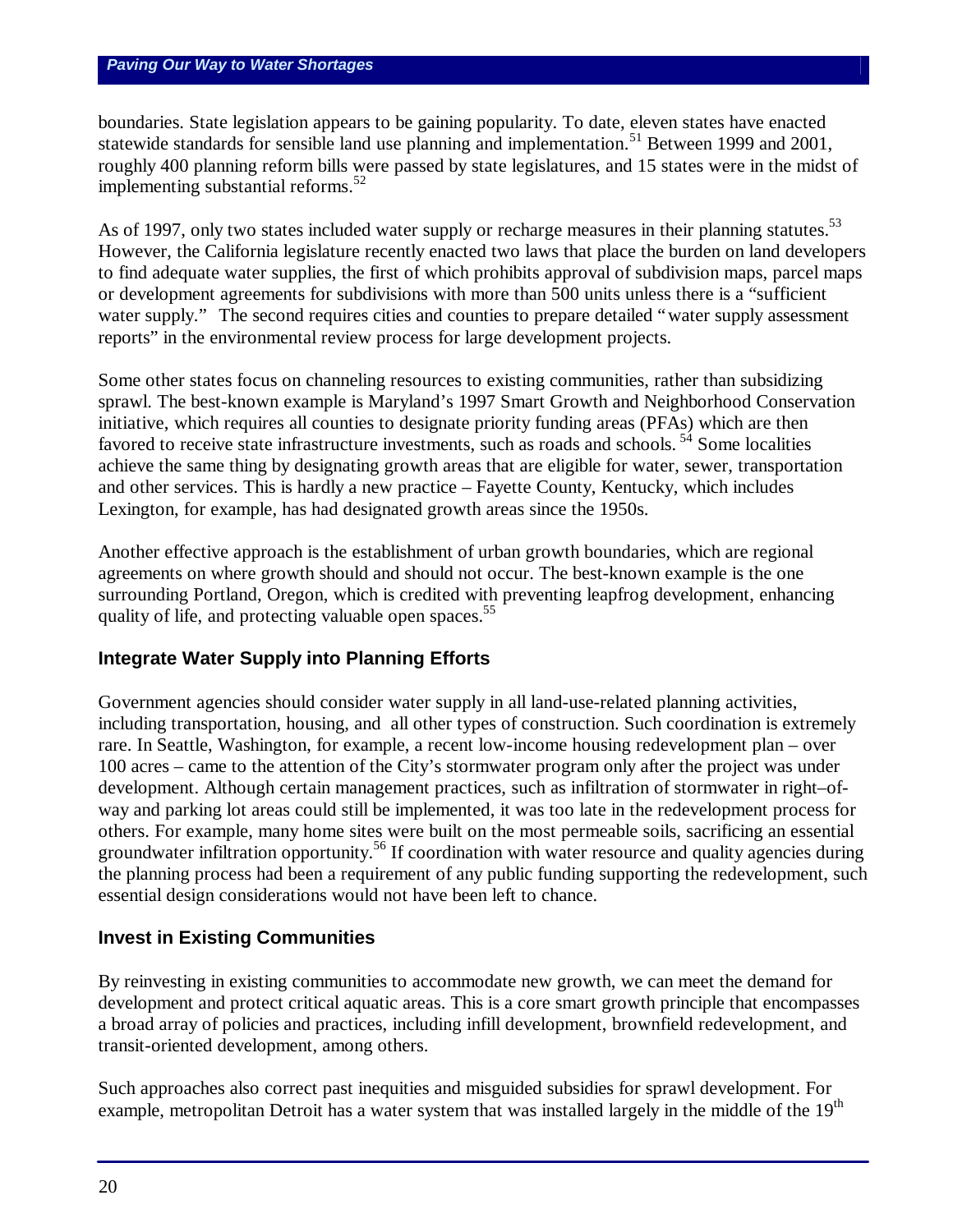Century, but funding to retrofit the system has been delayed to support the laying of additional pipes and treatment facilities for its sprawling suburbs. A recent study of state and federal infrastructure investments in Western Pennsylvania found that they strongly favored building new infrastructure in rural and suburban areas over its repair and rehabilitation in urban communities.<sup>57</sup>

Programs like the Clean Water and Safe Drinking Water State Revolving Loan Funds should aim to solve existing water problems, not to subsidize new suburban sprawl. Priority should be given to rehabilitation and repair of existing sewers and water mains, because studies confirm that not only are we losing potable water from water delivery infrastructure, but also that groundwater is infiltrating sewer lines that would otherwise recharge aquifers. We are then paying to treat the sewage, which amounts to a double waste of resources.<sup>58</sup>

#### **Encourage Smart Growth Development**

Communities should facilitate smart growth development that minimizes impervious cover and maximizes groundwater recharge and baseflows. For example, some communities have adopted "performance zoning" (a.k.a. "cluster zoning" or "conservation zoning"), which include standards for open space, development densities, narrower streets, impervious surfaces, and other water-related considerations. Unfortunately, many communities have yet to adopt such innovative policies, even though consumers increasingly favor their outcomes. A diverse group of stakeholders – developers, new homeowners, and rural residents – supports market-based cluster zoning in which everyone wins. Residents gain access to open space, developers and local governments save money on infrastructure investments such as roads and sewers, and local governments get an additional community amenity at limited cost, because home buyers pay for preserving open space.

Some communities are creating direct incentives for smart growth development. The city of Austin, Texas, for example, created a program that rewards developers for locating projects within the city's existing neighborhoods and downtown. Under this "Smart Growth Matrix" program, developments are awarded points for a variety of attributes, such as transit access, brownfield redevelopment, whether or not water and sewer lines exist on site, and good urban design.

#### **Manage Stormwater Using Innovative Approaches**

Communities should adopt low-impact development measures so that stormwater is handled through a variety of techniques, including on-site storage and infiltration through permeable native soils and bioengineering techniques that facilitate evaporation and transpiration, instead of conveyed through large structural systems. Such measures have proved effective in a variety of places.

For example, Seattle, Washington reduced runoff by 97 percent at a 2.3 acre site the year after converting an open ditch stormwater drain to an attractive roadside swale garden, decreasing the width of the adjacent street, planting native vegetation, and simulating native soils. Such opportunities exist where stormwater systems are either not fully developed or will be redeveloped. Roughly 25 percent of Seattle's stormwater drains are unimproved and therefore great candidates for these sorts of infiltration projects, which reduce the volume of polluted stormwater flow and improve groundwater recharge.<sup>59</sup> They are among the most effective *structural* solutions to stormwater impacts, infiltrating up to 98 percent of stormwater, removing excessive nutrients and contaminants, and cooling the water.<sup>60</sup> For more explanation on this point, see text box: "Parking Lot Redesign: A Success Story."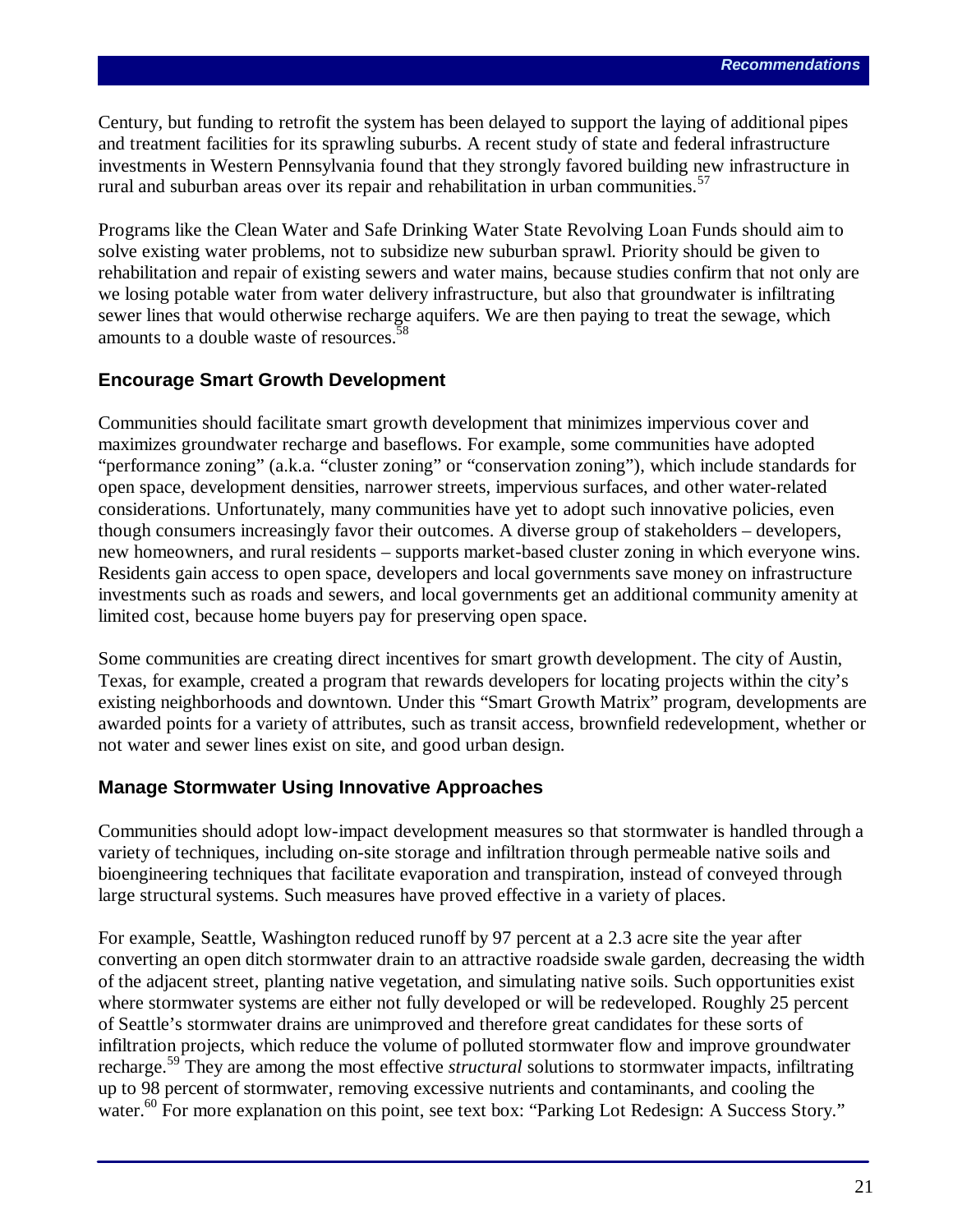To ensure the adoption of these measures, the EPA must insist that municipal stormwater permits issued by the states require nonstructural solutions and on-site infiltration techniques. The permits should be crafted to the specific conditions of the local government, *e.g.*, newly developing areas require different approaches, such as preservation of open space and cluster development, than do existing urban areas, which may have opportunities like that described above for Seattle, which involve retrofitting for on-site infiltration of stormwater. The Clean Water Act's state revolving loan fund can also be used to prioritize these kinds of approaches and techniques by creating incentives for smart growth and other "more natural" solutions to stormwater runoff.

State legislatures can and must, if we are to protect our precious water supplies, do exactly the same with their funding of infrastructure improvements and stormwater solution.

Regional water management authorities should also develop strategies for revealing the true economic costs of stormwater management, such as utility bills that reflect the amount of stormwater resulting from impervious cover or the degree to which local governments, developments and large land owners have adopted local infiltration approaches.

#### **Parking Lot Redesign: A Success Story**

Oregon's Museum of Science and Industry (OMSI) was built on a former industrial site located on the Willamette River in downtown Portland in 1990. Although there were no specific site design requirements for stormwater discharging into the river at that time, staff from Portland's Bureau of Environmental Services (BES) approached OMSI to request that the museum voluntarily redesign its landscape and parking lots to minimize stormwater runoff. BES suggested an adjustment to site grading and an alteration to landscaped medians to have vegetated swales receive stormwater runoff. Once OMSI understood the benefits, it requested that the medians be designed to retain water for longer periods. Fourteen acres of the completed parking lot now drain to vegetated swales planted with native wetland species. Net construction costs fell an impressive \$78,000, and OMSI's parking lot now has capacity sufficient to infiltrate almost 0.5 inches of rainfall every time it rains. There are benefits for larger storms, too, however, as all runoff from the parking lot now filters through vegetation, which slows and cleans the stormwater before it is discharged to the river.

Source: Personal Communication, Tom Liptan, Environmental Specialist, Portland Bureau of Environmental Services, August 12, 2002.

#### **Fund Research and Database Needs**

The nation should fund research to help communities better understand the interactions between land use and water supply issues. Water scarcity is already a high national concern, as demonstrated by the National Research Council which reported last year that:

[i]n this new century, the United States will be challenged to provide sufficient quantities of high-quality water to its growing population. Water is a limiting resource for human well-being and social development, and projections of population growth… suggest that demands for this resource will increase significantly. These projections have fueled concerns among the public and water resources professionals alike about the adequacy of future water supplies, the sustainability and restoration of aquatic ecosystems, and the viability of our current water resource research programs and our institutional and physical water resource infrastructures.<sup>61</sup>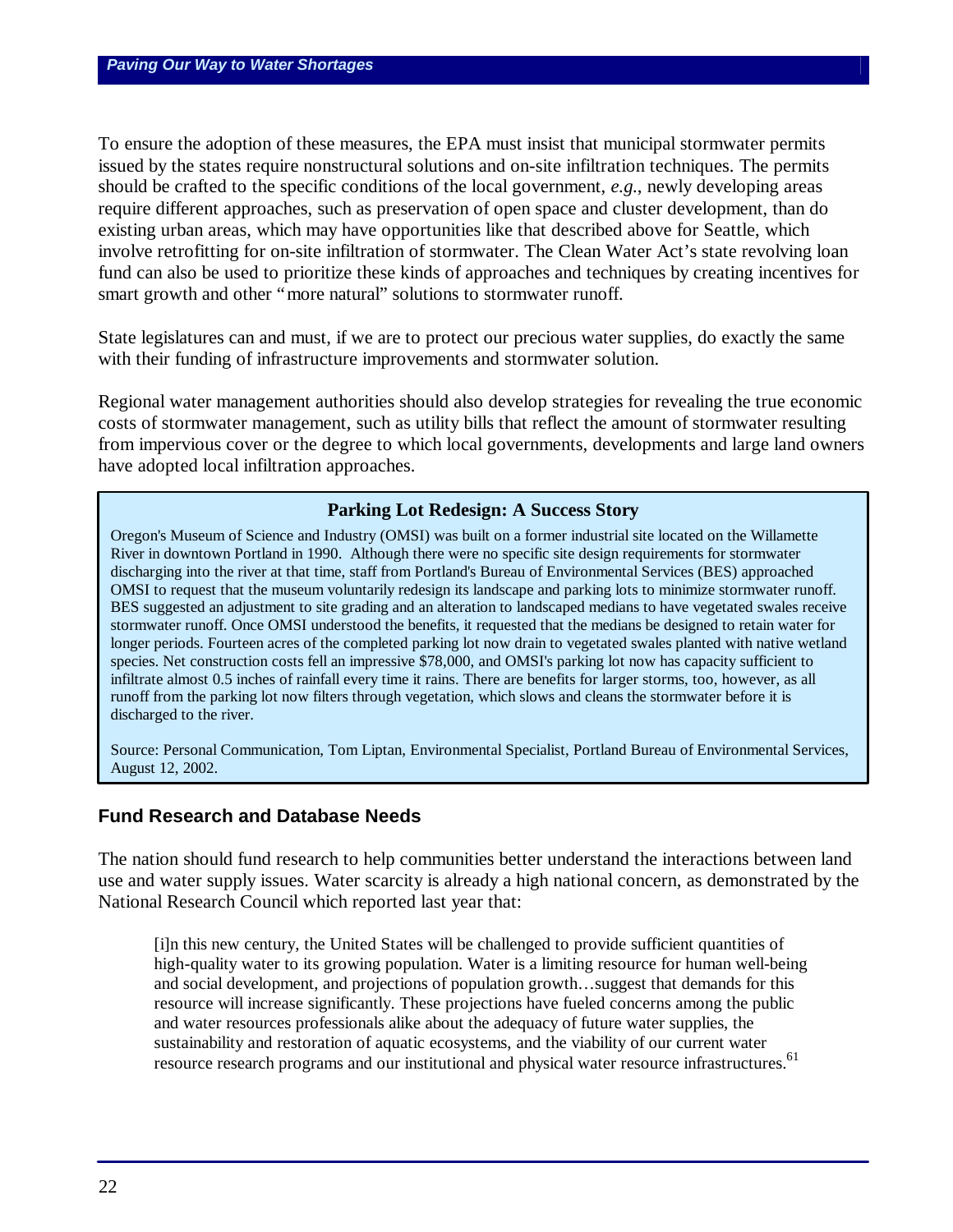And the USGS recently told the Congress that the U.S. is lacking a national assessment of water availability with indicators of the status and trends in storage volumes, flow rates, and water uses. The Survey's testimony contends that the development of a new data reporting system for water availability and use is as important as other major federal data programs that track national economic, demographic, and health trends. $62$ 

We urge Congress to fund this comprehensive research by the USGS. As is evident from some of the studies we have cited in this report, the relationship between impervious cover and groundwater recharge and baseflows is complex, and existing research is limited. Some of the studies that have examined these issues are handicapped by the lack of data regarding pre-development conditions, annual water budgets, imported water, and other confounding influences, such as leaking infrastructure.

The USGS should be tasked and sufficiently funded by Congress to assess the state of the nation's ground and surface water resources and the major impediments to their sustainability, including a comprehensive assessment of the impacts of urbanization.

# **CONCLUSION**

One of Mark Twain's famous idioms was that "everybody complains about the weather, but nobody ever does anything about it." As drought conditions become more prevalent, they are seriously affecting communities across the nation. We may not be able to do too much about the weather in the short-term, but by using our land resources more wisely, we can protect our water supplies for the long-term. By applying smart growth principles, we can not only protect this critical resource, but also create better places for people to live.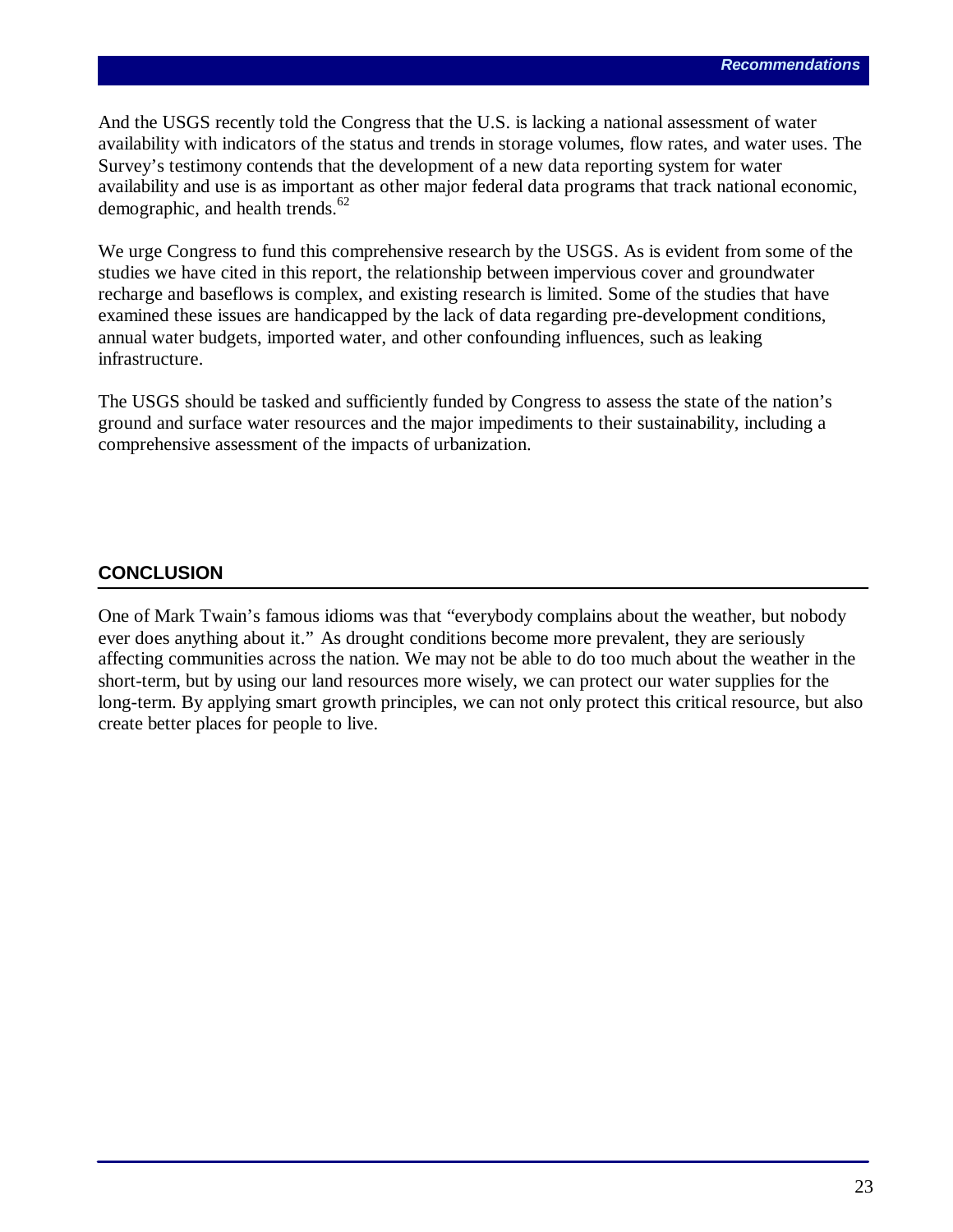#### **ENDNOTES**

 $\overline{a}$ 

4 Charlotte Observer*, Counties Water Restrictions Go To The Next Level,* 3U (August 11, 2002).

5 *See, e.g.,* American Rivers website http://www.amrivers.org/instreamflowtoolkit/droughttoolkit.htm

6 Kaid, B.F., *et al*., *Once There Were Greenfields: How Urban Sprawl Is Undermining America's Environment, Economy* 

*and Soil Fabric*, Natural Resources Defense Council and Surface Transportation Policy Project (March 1999).

7 *See generally* Dunne, T., and Leopold, L.B., Water in Environmental Planning 818 (1978). *See also, e.g.,* Konrad *et al., Alternatives for Limiting Stormwater Production and Runoff in Residential Catchments*, Water Resources Series Technical Report No. 149 University of Washington (September 1995).

<sup>8</sup> May, C.W., *et al., Effects of Urbanization on Small Streams in the Lowland Ecoregion* 485, Watershed Protection Techniques, Vol. 2, Issue 4 (June 1997).

9 Southworth, M. and Ben-Joseph, E., *Streets and the Shaping of Towns and Cities* 256, McGraw-Hill Companies, New York (1996); Lehner, P.H., *et al., Stormwater Strategies: Community Responses to Runoff Pollution* 28, NRDC (1999). <sup>10</sup> Kaid, B.F., *et al*., *Once There Were Greenfields, supra*.

<sup>11</sup> Scheuler, T., *The Importance of Imperviousness* 106, Watershed Protection Techniques, Vol. 1, Issue 3 (1995).

<sup>12</sup> Levin, R.B., *et al., U.S. Drinking Water Challenges in the Twenty-First Century* 48, 110 Environmental Health Perspectives, Supplement 1 (February 2002).

<sup>13</sup> http://www.epa.gov/safewater/faq/faq.html - source.

<sup>14</sup> Alley, W.M., *et al.*, *USGS Circular 1186, Sustainability of Ground-Water Resources* 7 (1999); Winter, P.C., *et al.*, *USGS Circular 1139, Ground Water and Surface Water: A Single Resource* 12 (1998).

<sup>15</sup> *See, e.g.*, Zarriello, P.J., and Ries, K.G., III, *A Precipitation-runoff Model for the Analysis of the Effects of Water Withdrawals on Streamflow in the Ipswich River Basin, Massachusetts*, USGS Water Resources Report 00-4029 (2000); *Regional Synchronous Field Determination of Summertime Stream Temperatures in Western Washington* 8, The Washington Water Resource, Vol. 13, No. 1 (Winter 2002).

<sup>16</sup> Pluhowski, E., J., and Spinello, A.G., *Impact of Sewerage Systems on Stream Base Flow and Groundwater Recharge on Long Island, New York*, USGS Journal of Research, 267-270, Vol. 6, Issue 2 (1978); Simmons, D. L., and Reynolds, R.J., *Effects of Urbanization on Base Flow of Selected South-Shore Streams, Long Island, New York*, Water Resources Bulletin 804, Vol. 18, No. 5 (October 1982).<br><sup>17</sup> Spinello, A. G., and Simmons, D.

<sup>17</sup> Spinello, A. G., and Simmons, D.L., *Baseflow of 10 South Shore Streams, Long Island, New York 1976-85 and the Effects of Urbanization on Baseflow and Flow Duration* 31, USGS Water Resources Investigation Report 90-4205 (1992). <sup>18</sup> Klein, R. D., *Urbanization and Stream Quality Impairment* 954, Water Resources Bulletin Vol. 15, No. 4 (August

1979); *Stormwater Strategies: Community Responses to Runoff Pollution*, *supra*, at 31. *See also* Arnold, T.L., and Friedel, M.J., *Effects of Land Use on Recharge Potential of Surficial and Shallow Bedrock Aquifers in the Upper Illinois River Basin*, USGS Water-Resources Investigations Report 00-4027 (2000); Finkenbine, J., *et al.*, *Stream Health After Urbanization* 1140-1160, Journal of the American Water Resources Association, Vol. 36, No. 5 (2000); Klein, R. D., *Urbanization and Stream Quality Impairment*, *supra*, 948-963; Spinello, A.G., and Simmons, D.L., *Baseflow of 10 South Shore Streams, Long Island, New York 1976-85 and the Effects of Urbanization on Baseflow and Flow Duration*, USGS Water Resources Investigations Report 90-4205 (1992).

<sup>19</sup> According to information on the Atlanta Regional Commission's website on "Water Supply:" http://www.atlreg.com/water/waterdistrict.html.

 $^{20}$  Bruce Ferguson, University of Georgia, Personal Communication (August 2002).

<sup>21</sup> Most recently, this has been studied in Holtzclaw, J., *et al., Location Efficiency: Neighborhood and Socio-Economic Characteristics Determine Auto Ownership and Use – Studies in Chicago, Los Angeles and San Francisco*, Transportation Planning and Technology, Vol. 25, No. 1 (January 2002). *See also* Ewing, R., and Cervero, R., *Travel and the Built Environment - A Synthesis,* Transportation Research Record 87-114 (2001).

<sup>22</sup> Beach, D., *Coastal Sprawl: The Effects of Urban Design on Aquatic Ecosystems in the United States*, Pew Oceans Commission (2002).

<sup>23</sup> Beach, D., *Coastal Sprawl*, *supra. See also, e.g.,* Berke, P. R., *et al., Greening Development to Protect Watersheds: Is New Urbanism the Answer?,* Center for Urban and Regional Studies, University of North Carolina (January 2002). As the authors of the latter succinctly put it on p. 7, "[h]igh density makes restoration projects (streams, riparian zones, wetlands) more feasible since compact new urban developments confine adverse environmental impacts to specific sub-basins rather than spreading impacts across the landscape."

<sup>1</sup> http://www.planetark.org/dailynewsstory.cfm/newsid/17252/story.htm

<sup>2</sup> http://www.uswaternews.com/archives/arcconserv/2cangeo8.html

<sup>3</sup> http://www.planetark.org/dailynewsstory.cfm/newsid/17252/story.htm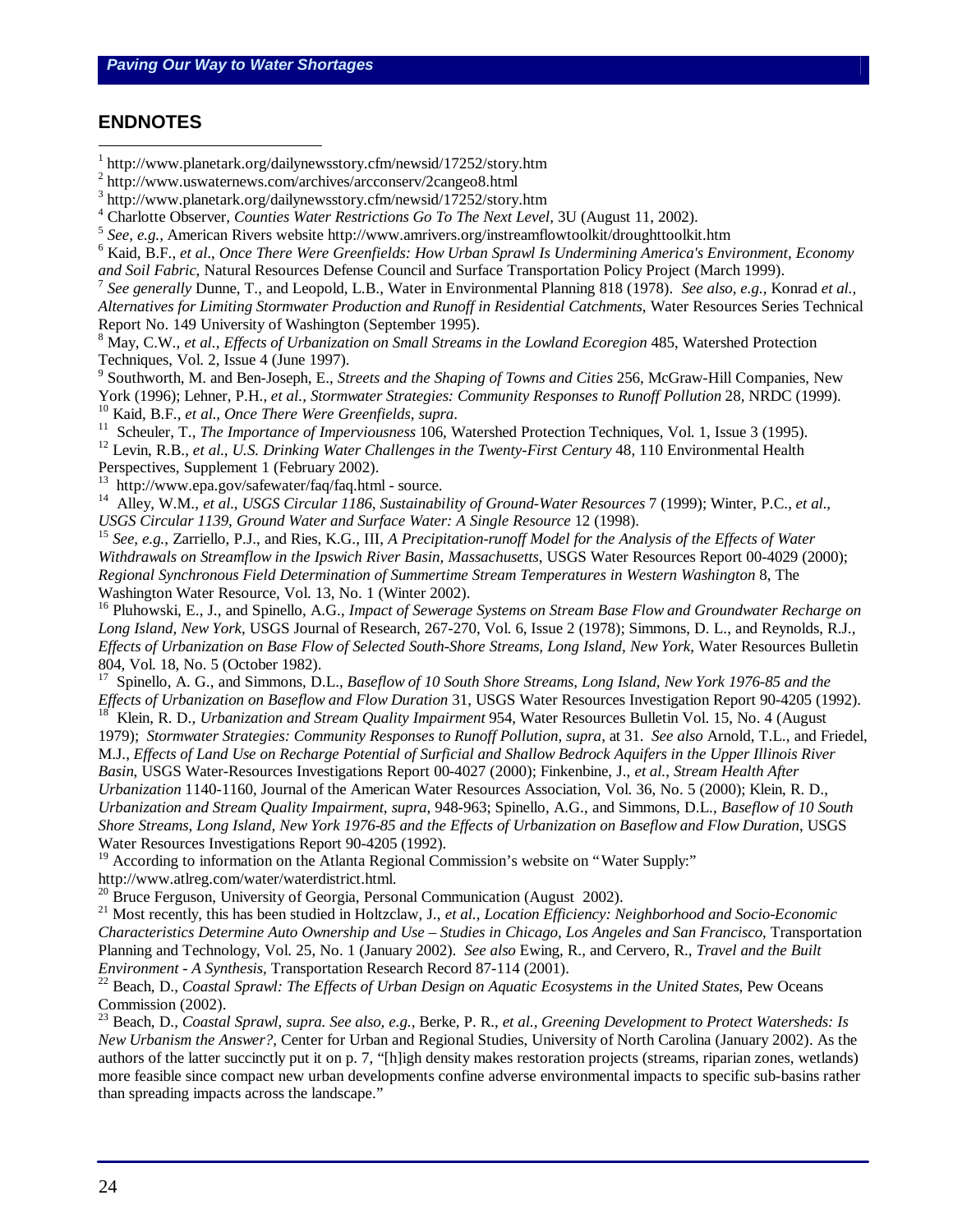<sup>24</sup> Burchell, R.W., *et al.*, *Costs of Sprawl – 2000*, Transit Cooperative Research Program Report 74, Transportation Research Board, National Research Council (2002). In order to account for the benefits of a 25-year smart-growth scenario, Burchell, *et al.*, used a broader definition of metropolitan areas than the one used in our ranking of land-consuming areas. They used economic areas (EAs) defined by the Bureau of Economic Analysis as including an average of two economic "nodes" and counties that are associated with these nodes. As they put it (at p. 49), "[t]he 172 EAs, which combine the counties into meaningful regional entities, were chosen as the unit for analyzing growth and sprawl and redirecting sprawl growth to more central locations. These areas contain interrelated economic growth as well as locations within them where growth is taking place and probably should or should not take place as much. This is perfect for an analysis of sprawl." <sup>25</sup> Burchell, R. W., *et al.*, *Costs of Sprawl – 2000, supra*.

<sup>26</sup> Specifically, home heating and power plant technology has reduced emissions from those sources. *See* Van Metre, P.C., *et al., Urban Sprawl Leaves Its PAH Signature* 4064-4070, Environmental Science and Technology, Vol. 34, No. 19 (2000).

<sup>27</sup> Van Metre, P.C., *et al., Urban Sprawl Leaves Its PAH Signature, supra*.

 $\overline{a}$ 

<sup>28</sup> By the standards of Ingersol, C. *et al.*, *Prediction of Sediment Toxicity Using Consensus-based Freshwater Sediment Quality Guidelines*, U.S. Geological Survey, and five other collaborating organizations (2000). *See* Raloff, J., *Sprawl's Aquatic Pollution*, Science News, Vol. 158, No. 21 (November 18, 2000).

<sup>29</sup> Adapted with permission from Van Metre, P.C., *et al., Urban SprawlLeaves Its PAH Signature*, *supra*.

<sup>30</sup> Holtzclaw, J., *et al., Location Efficiency: Neighborhood and Socio-Economic Characteristics Determine Auto Ownership and Use – Studies in Chicago, Los Angeles and San Francisco, supra.*

<sup>31</sup> EPA, *Our Built and Natural Environments: A Technical Review of the Interactions between Land Use, Transportation, and Environmental Quality*, EPA 231-R-01-002 (January 2001).

<sup>32</sup> http://ww2010.atmos.uiuc.edu/(Gh)/guides/mtr/hyd/smry.rxml, http://www.ec.gc.ca/water/en/nature/prop/e\_cycle.htm <sup>33</sup> Postel, S., Last Oasis 27 (1992); Finnegan, W., *Leasing the Rain*, The New Yorker 44 (April 8, 2002); Shiklomanov, I.A., *Water in Crisis: A Guide to the World's Fresh Water Resources* 13-24, P. H. Gleick, Ed. (Oxford Univ. Press, New

York, 1993); Postel, S., *et al., Human Appropriation of Renewable Fresh Water*, 271 Science 785 (February 9, 1996). <sup>34</sup> EPA, Water Quality Conditions in the United States, A Profile from the 1998 National Water Quality Inventory Report to Congress (June 2000).

<sup>35</sup> Postel., S., and Carpenter, S., *Freshwater Ecosystem Services, in* Putting a Price Tag on Nature's Services: Societal Dependence on Natural Ecosystems, edited by Gretchen C. Daily, Washington, D.C., Island Press (1997).

<sup>36</sup> Postel, S., and Carpenter, S., *Freshwater Ecosystem Services, supra;* Naiman, R. J., *et al., Legitimizing Fluvial Ecosystems as Users of Water* 5-6 (2002).

<sup>37</sup> EPA, *Clean Water Action Plan: Restoring and Protecting American's Waters* 2 (1998). Postel, S., and Carpenter, S., *Freshwater Ecosystem Services*, *supra,* estimate the economic output of freshwater fishing in 1991 in the United States at \$46 billion, based on total spending on equipment, travel, and intermediate services.

<sup>38</sup> Natural Resources Conservation Service, *National Resources Inventory: Highlights* 1, USDA (January 2001), at http://www.nrcs.usda.gov/technical/land/pubs/97highlights.pdf

<sup>39</sup> Fulton, W., *et al.*, *Who Sprawls Most? How Growth Patterns Differ Across the U.S.,* Center on Urban and Metropolitan Policy, The Brookings Institution (July 2001).

<sup>40</sup> Leopold, L.B., *et al., Fluvial Processes in Geomorphology,* W.H. Freeman, San Francisco (1964).

<sup>41</sup> Meyer, J.L., and Wallace, J. B., *Lost Linkages and Lotic Ecology: Rediscovering Small Streams* 304, Ecology:

Achievement and Challenge, The  $41<sup>st</sup>$  Symposium of the British Ecological Society (2001).

<sup>42</sup> http://www.epa.gov/owow/wetlands/factsheets/fun\_val.pdf

<sup>43</sup> USGS, *National Wetlands Inventory Products*, Fact Sheet 080-99 (November 1999).

<sup>44</sup> Hollingsworth, J., *Rapid Growth Stifling State Wetland Areas*, Tampa Tribune (June 30, 2002).

<sup>45</sup> Harbor, J.M., *A Practical Method for Estimating the Impact of Land Use Change on Surface Runoff, Groundwater* 

*Recharge, and Wetland Hydrology* 95-108, Journal of the American Planning Association, Vol. 60 (1994).

<sup>46</sup> American Forests, *Regional Ecosystem Analysis, Puget Sound Metropolitan Area* 2 (July 1998).

<sup>47</sup> United States Department of Agriculture, *Agricultural Resources and Environmental Indicator, 2000,* Chapter 6.1 (September 2000).

<sup>48</sup> For more information about federal programs that can preserve water supplies, see American Rivers' *River Budget: National Priorities for Local River Conservation* at www.americanrivers.org/riverbudget/default.htm

<sup>49</sup> *See* http://www.nwf.org/wetlands/wetlandsatrisk.html

<sup>50</sup> *See* http://www.nwf.org/greeningcorps/cleanwateractprogram.html.

<sup>51</sup> Lovaas, D., *et al.*, *Solving Sprawl: The Sierra Club Rates the States*, Sierra Club (1999).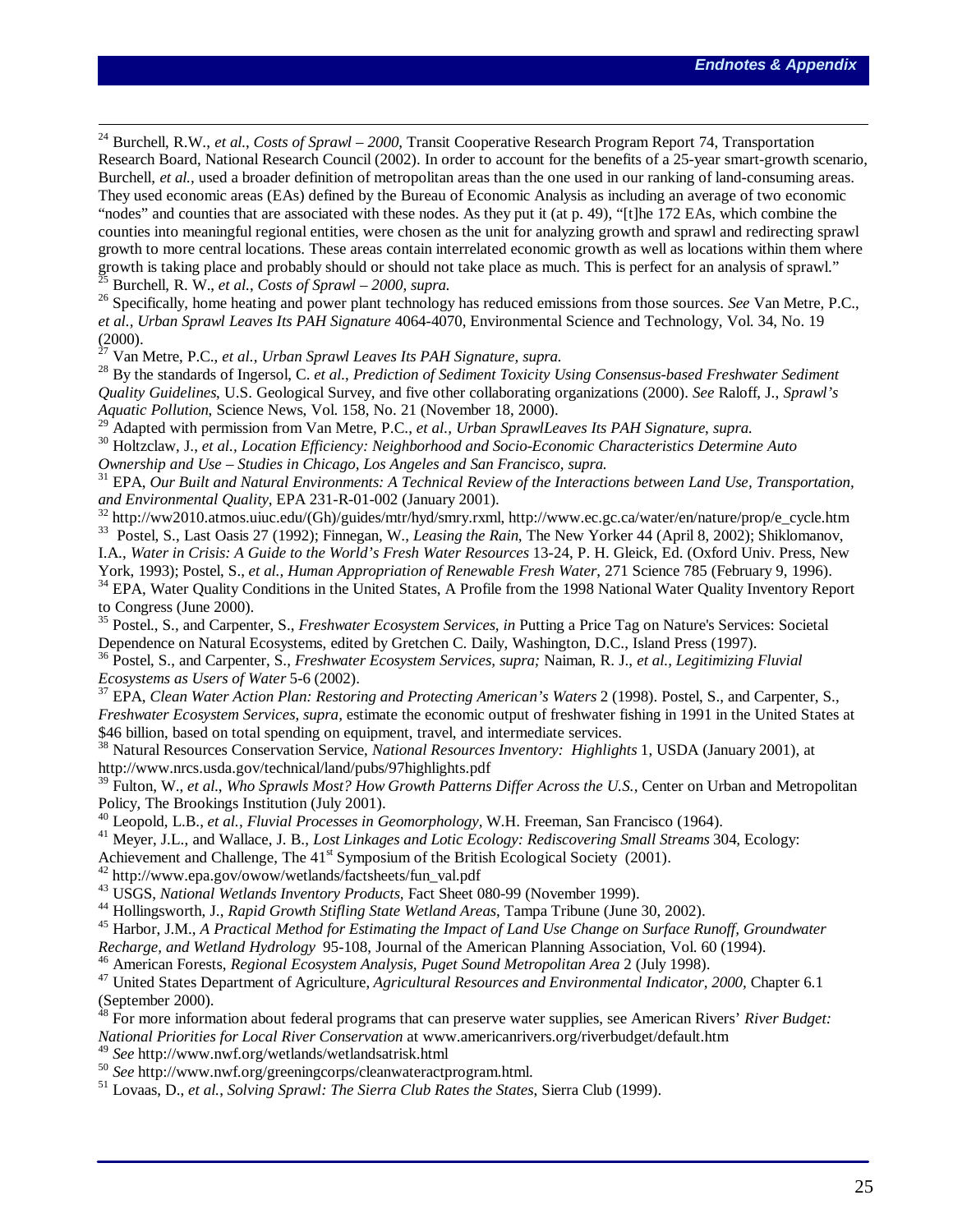$\overline{a}$ 

<sup>52</sup> Johnson, D., *et al., Planning for Smart Growth: 2002 State of the States*, American Planning Association (February 2002).

<sup>53</sup>Cobb, R. L., *Toward Modern Statutes: A Survey of State Laws on Local Land-Use Planning in* Modernizing State Planning Statutes: The Growing Smart Working Papers, Volume 2, American Planning Association (September 1998).

<sup>54</sup> Maurer, G., *et al., Making Smart Growth Smarter: Maryland's Next Steps*, Chesapeake Bay Foundation and 1000 Friends of Maryland (1999).

<sup>55</sup> It should be noted that the boundary is flexible, and designed to be adjusted to accommodate 20 years of projected growth. *See* Porter, Douglas R., *Managing Growth in America's Communities*, Island Press (1997).

 $6\text{}$  Denise Andrews, Seattle Public Utilities, Personal Communication (August 6, 2002).

<sup>57</sup> McElfish, J., *et al*., Plumbing *the Future: Sewage Infrastructure and Sustainability in Western Pennsylvania*, Environmental Law Institute (1999).

<sup>58</sup> EPA, *Cleaner Water Through Conservation* (April 1995); Zimmerman, R., Jr., *Goodbye to Tea Parties in Boston* 26, Water Environment and Technology (February 2002).

<sup>59</sup> Denise Andrews, Seattle Public Utilities, Personal Communication (May 21, 2002 and July 16, 2002).

<sup>60</sup> *Stormwater Strategies: Community Responses to Runoff Pollution, supra* at 74.

<sup>61</sup> National Research Council, *Envisioning the Agenda for Water Resources Research in the Twenty-First Century (2001)*.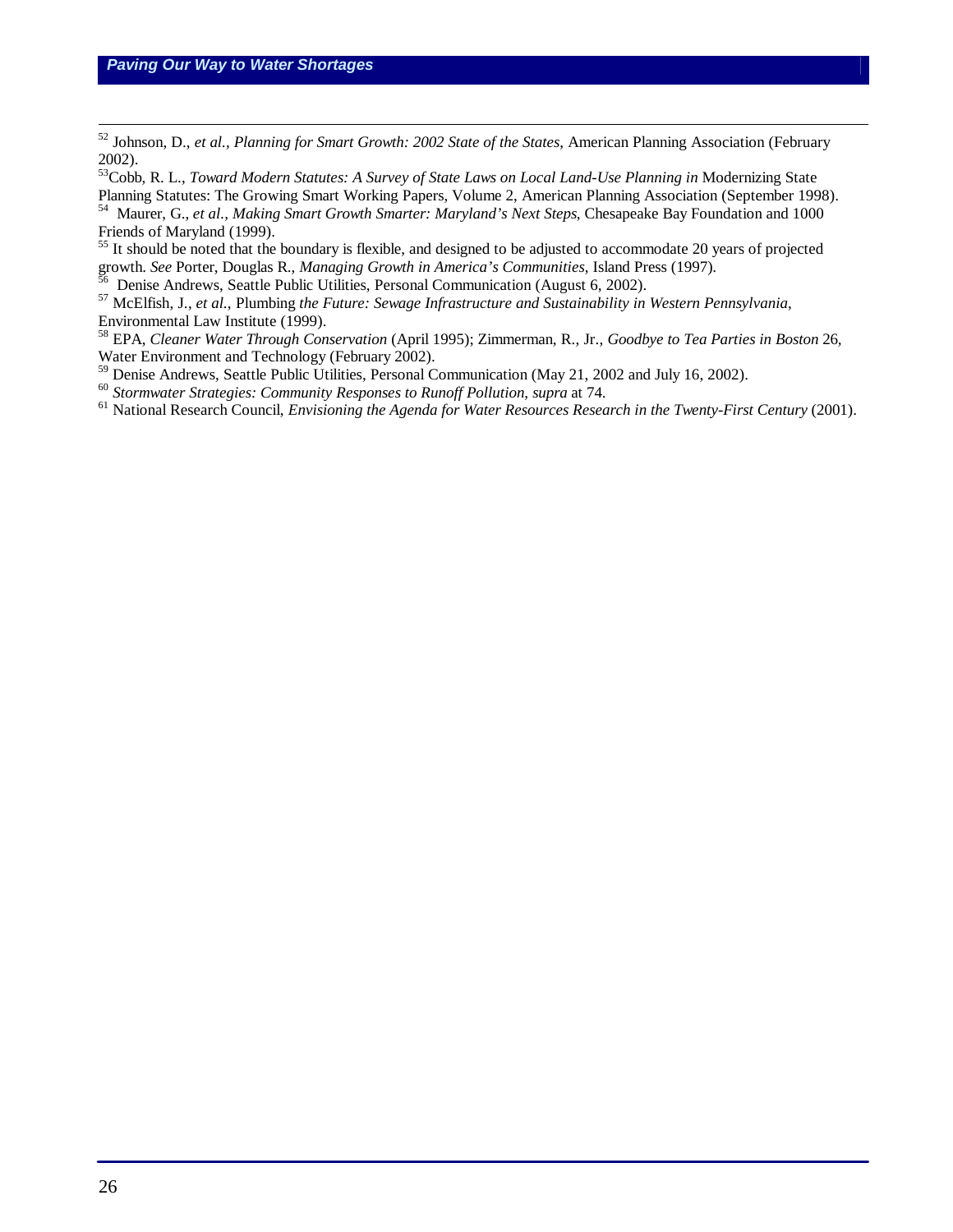# **APPENDIX**

 $\overline{a}$ 

# **Methodologies Used in This Report**

# **Background**

This report provides an estimate of metropolitan areas that have consumed the most land for development in the period from 1982 to 1997. This report also provides estimates of the effects of sprawling development added to existing urban areas between 1982-1997 on groundwater infiltration in 20 major metropolitan areas studied. Although we have identified a number of small-scale analyses of the effect of imperviousness on groundwater infiltration, we were unable to find any comprehensive data or estimates by metropolitan region of the impact on infiltration. We therefore developed a model to estimate groundwater infiltration losses using national databases and other published data, and in consultation with experts in natural resource and urban planning, hydrology, groundwater systems, and stormwater management.

# **Calculation of Metropolitan Areas that Consumed the Most Land 1982 - 1997**

*Step 1:* We looked at all counties in Metropolitan Statistical Areas and Primary Metropolitan Statistical Areas as defined by the Office of Management and Budget (OMB) in guidance effective June 30, 1999 (OMB Bulletin 99-04). We used this most recent definition to ensure that we include all of the urbanization in these metropolitan areas from 1982-1997. The Northeastern County Metropolitan Areas are based on townships and were defined in the same OMB memorandum.

*Step 2:* We aggregated the county-level urbanized land totals from 1982 and 1997 data sets of the Natural Resources Inventory of the United States Department of Agriculture into the 312 metropolitan areas as defined above.

*Step 3:* We subtracted the 1982 totals from the 1997 totals, arriving at the difference in urbanized land area.

*Step 4:* We ranked the metropolitan areas accordingly. Those featured in the report are the top twenty most land consuming metropolitan areas.

These metropolitan areas do not necessarily define the most sprawling areas of the country, because this ranking does not account for measurements such as decreases in density, lack of transportation options, and other items that qualify an area as sprawling. However, those areas listed in the Top 20 in this report do include many of the most sprawling areas and are the metropolitan areas that have increased their urbanized area and impervious surface area the most.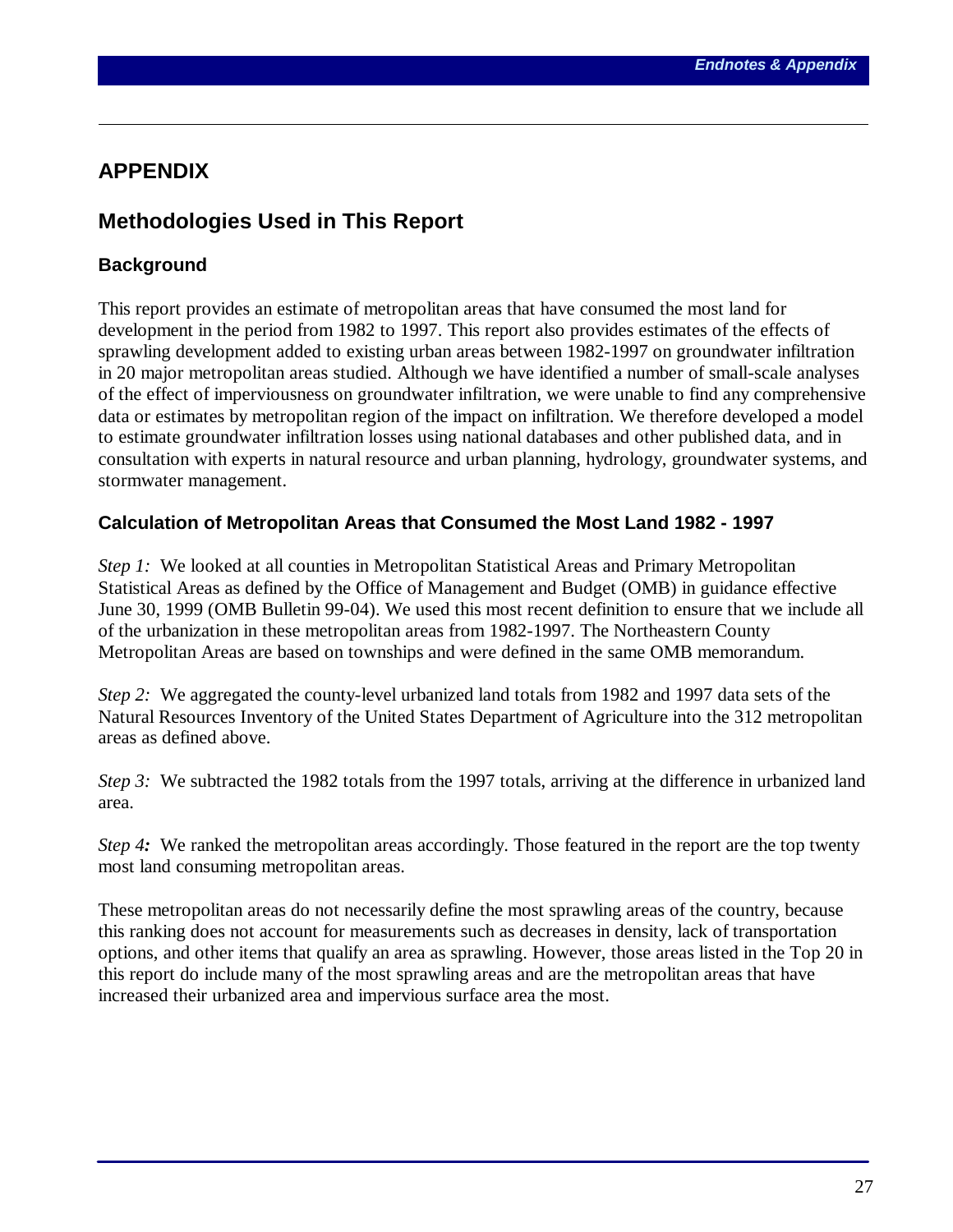$\overline{a}$ 

# **Model Calculation to Estimate Groundwater Infiltration Losses**

We took the following steps to calculate the estimates of gallons of infiltration of precipitation "lost" in each metropolitan area studied. Detailed descriptions of data used for each step in the calculation are presented below.

*Step 1*: Calculate amounts of land under new suburban development in individual counties and then aggregate to entire metropolitan area for years 1982 and 1997. Subtract amount for 1982 from amount for 1997 to arrive at acres developed in fifteen year period.

*Step 2*: Multiply the result of Step 1 by a range of imperviousness for new suburban development (15% low end of range-35%, high end of range) to determine acres of new imperviousness between 1982-1997 within each metropolitan area.

*Step 3*: Calculate average infiltration rates by dividing average "runoff" inches by average precipitation in inches from USGS national groundwater report for each metropolitan area. *(Note: USGS uses the term "runoff" to denote the portion of precipitation that does not evaporate or transpire into the atmosphere.)*

*Step 4*: Multiply the result of Step 3 by local 30-year average precipitation in inches to determine average inches of infiltration of precipitation falling over one acre for each metropolitan area.

*Step 5:* Multiply the result of Step 4 (inches of infiltration) by the result of Step 2 (acres of new imperviousness – two calculations, for 15% and 35% imperviousness, respectively) by 27,154.25 gallons per inch per acre of precipitation to estimate the amount of precipitation in gallons potentially "lost" to imperviousness.

# *Metropolitan Area Developed Acres – 1982-1997*

See "Calculation of Metropolitan Areas that Consumed the Most Land 1982 – 1997" above.

#### *Acres of Imperviousness*

Levels of imperviousness vary by specific land use in suburban areas, according to various studies. One study published by the Pew Oceans Commission, *Coastal Sprawl: The Effects of Urban Design on Aquatic Ecosystems in the United States,* found an average of 40 percent imperviousness in areas of new development. Another study prepared by the Center for Watershed Protection for the U.S. EPA calculated the range of imperviousness by land use types across many sites in the Chesapeake Bay region. This study found a range of imperviousness by land use type from 14 percent for low-density residential development (one- and two-acre home lots) to 34.7 percent for commercial development, 37 percent for medium-density residential ( $\frac{1}{2}$  and  $\frac{1}{4}$ -acre lots), and as much as 46.5 percent for light industrial development. These general ranges of imperviousness are borne out by other studies of suburban development around the country.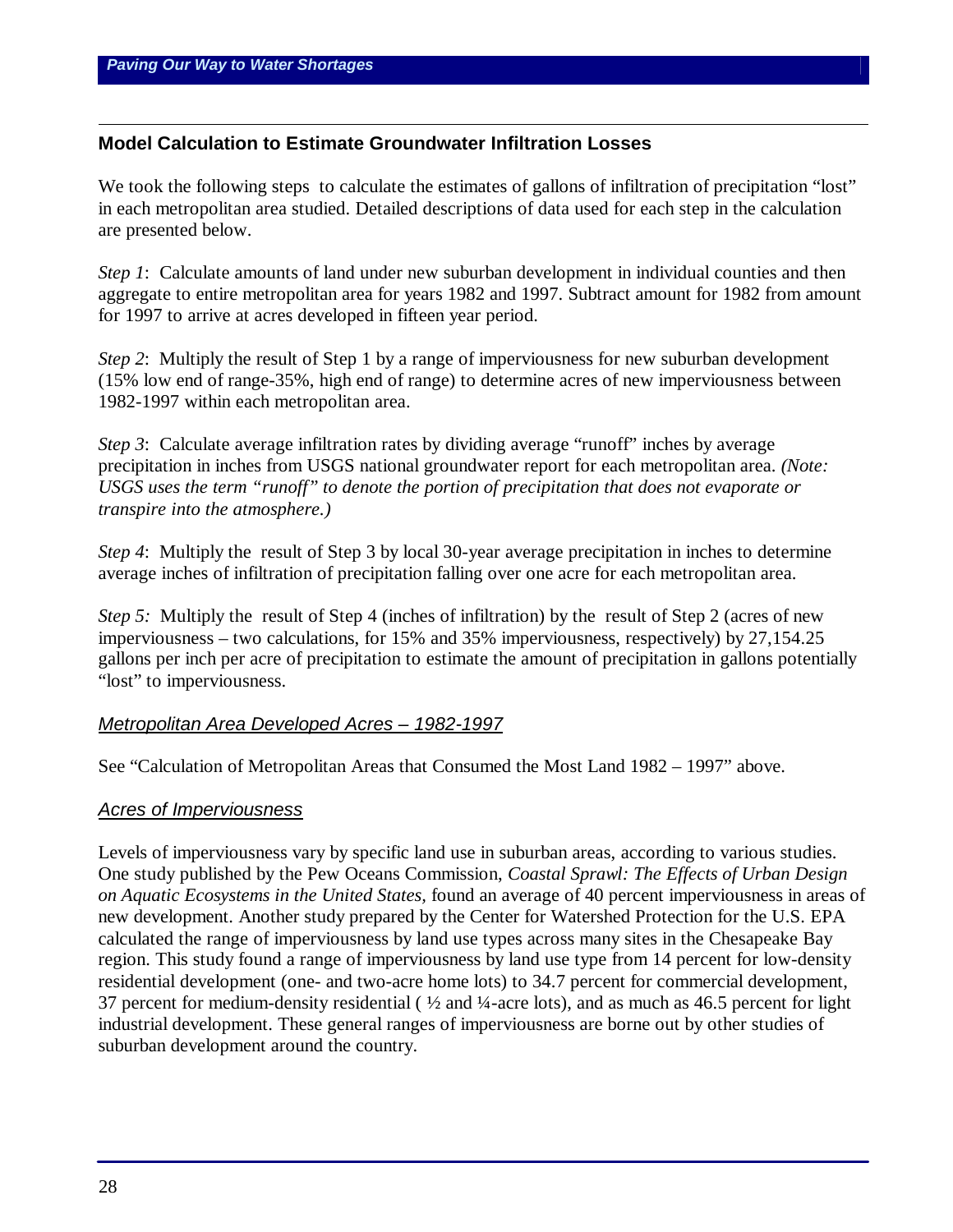We purposely used a conservative range of 15 percent to 35 percent imperviousness for our model estimates to ensure that we are not overstating imperviousness for suburban development in various areas across the country.

# *Infiltration Rate*

 $\overline{a}$ 

Infiltration rate is a general term that includes all water that infiltrates into the ground. Our model focuses on estimating the amount of water that would likely have infiltrated a given acre of land under natural conditions, before the hard surfaces that accompany development covered it. The model does not differentiate relative percentages of shallow or deep aquifer recharge, or flows to rivers, streams, and lakes. These flows can vary tremendously from site to site based on local soils, climate, vegetation, topography, type and thickness of deposits of gravel, sand, rock and other materials, underlying bedrock, and many other factors.

To calculate infiltration rates we used the only comprehensive resource we were able to find that provides a relatively consistent set of data for the entire U.S. : the United States Geological Survey's (USGS) *Ground Water Atlas of the United States* - a series of publications with detailed assessments of ground water conditions (including information on precipitation, runoff, geology, aquifers, and groundwater withdrawals) for 14 regions of the U.S., published between 1990 and 2000 (available online at: http://capp.water.usgs.gov/gwa/gwa.html). We note that data in the *Ground Water Atlas* are based on large-scale regional assessments and were not developed to provide a detailed analysis of local or metropolitan area conditions. However, this was the only consistent set of data with detailed, national information that we found to be available from any source.

We looked at two sets of data to determine average infiltration rates. First, we estimated the range of precipitation for each metro area, based on map figures from the *Ground Water Atlas* depicting average annual precipitation levels. We calculated average annual precipitation from these ranges and checked these figures against the 30-year average (1971-2000) precipitation ranges from NOAA-NCDC data (see "Precipitation" below) to ensure that they were roughly comparable.

Second, we estimated the range of what USGS calls "long-term average annual runoff," or what we term "infiltration" in our model and throughout this report. We based our estimation of these ranges on map figures from the *Ground Water Atlas* depicting average annual "runoff," where USGS states that "part of the runoff is direct surface runoff, and part is water that infiltrates the land surface, percolates to the water table, recharges the ground-water system, and moves through aquifers to discharge into streams as base flow."

Our calculation relies on the basic equation: Precipitation = Evapotranspiration  $\left($ - $\right)$  Infiltration, where evapotranspiration is water that evaporates or is transpired by plants and lost to the atmosphere, and infiltration (or "runoff" in USGS terms) is the remaining water that soaks into the ground. Thus, we divided the average annual runoff in inches by the average annual precipitation in inches to determine an average infiltration rate for each metropolitan area. We checked this methodology with staff at USGS' Office of Ground Water to ensure that we were properly interpreting what the data from the *Ground Water Atlas* suggest about regional groundwater infiltration rates.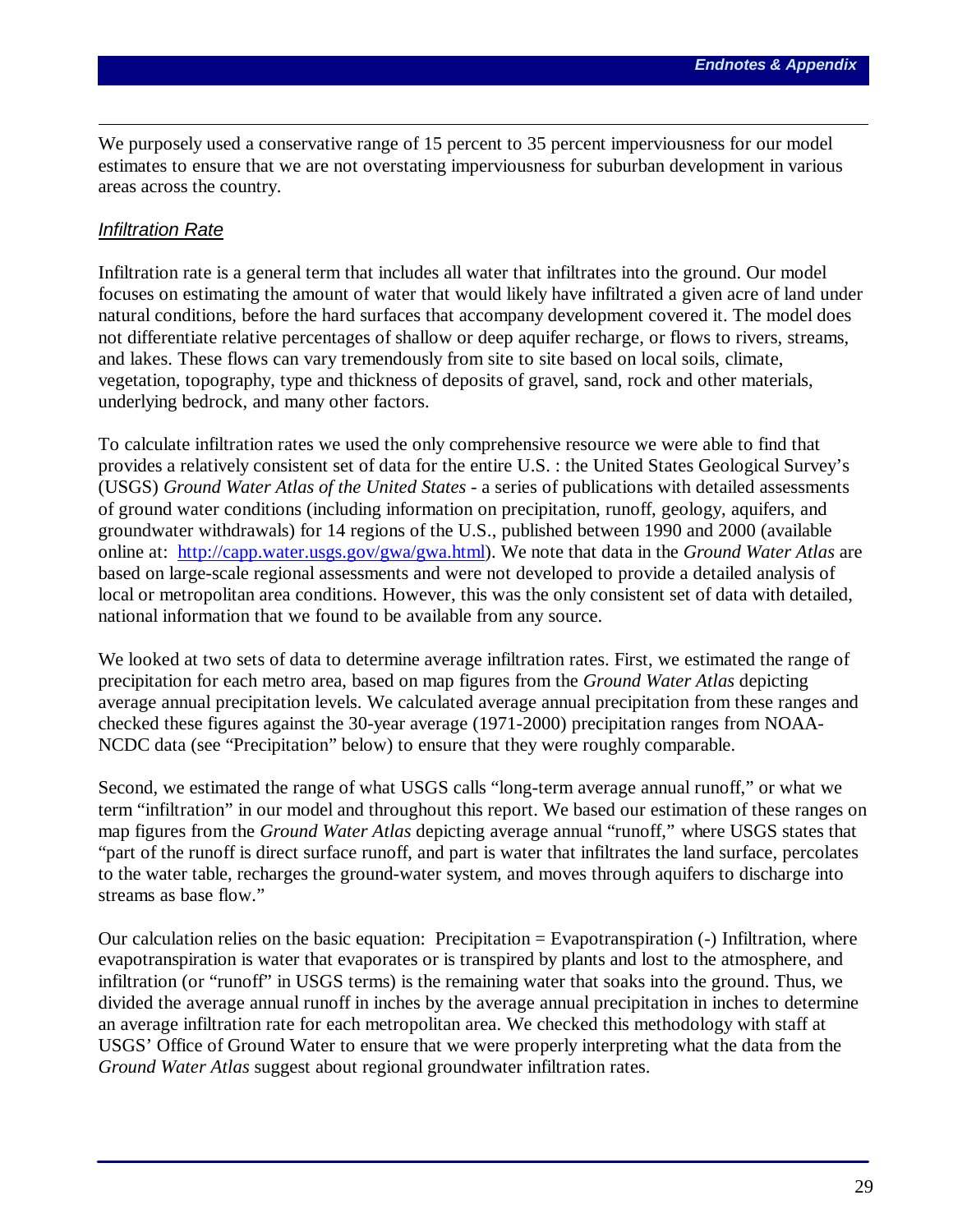#### *Precipitation*

 $\overline{a}$ 

Average annual precipitation figures used to calculate potential gallons of groundwater infiltration lost in the model were taken from data available online through the National Oceanic and Atmospheric Administration's (NOAA) National Climatic Data Center (NCDC). We used 30-year average annual 50<sup>th</sup> percentile precipitation figures for weather stations at each main metropolitan airport from NOAA-NCDC's report, "Monthly Precipitation Probabilities and Quintiles, 1971-2000, Climatology of the United States, No. 81, Supplement No. 1." Data for multiple weather stations within metro areas suggest that precipitation amounts often vary within metro areas, but for the purposes of this model, we chose to use a single, consistent data point across all metro areas.

Ranges of precipitation data from USGS' groundwater report (see "Infiltration Rate" above) that were used to calculate average infiltration rates were not used for this part of the model calculation. This was done for two reasons: (1) in many cases the precipitation data in the USGS report were at least 15 years old; and (2) these data were not intended to give precise precipitation amounts by metropolitan area.

#### *Constants Used in Calculations*

#### 1 acre foot  $= 325,850$  gallons

An acre foot of water is defined as the amount of water necessary to cover one acre of land with 12 inches of water.

#### *1 in. of precipitation over one acre = 27154.25 gallons*

Divided by twelve inches in one acre-foot of water, this measure gives the amount of water in an inch of precipitation over one acre of land, rounded to the nearest  $\frac{1}{4}$  gallon.

The average American's household use of water  $= 80 - 100$  gallons of water per day, (according to United States Geological Survey, see: http://ga.water.usgs.gov/edu/qahome.html)

One billion gallons = annual average daily usage of approximately 27,397 people *((1,000,000,000 / 100 gals./day) / 365 days)*

#### 1 year  $= 365$  days

#### **Interpreting the Results – Important Caveats**

As we stated in the report, the figures calculated through this model are intended to present a basic picture of groundwater infiltration lost to sprawl and imperviousness. **The estimates presented in this report should** *not* **be considered actual or precise amounts of groundwater infiltration for each metropolitan area**. Such exact figures would require detailed field observations, data analysis, and far more complex modeling tailored to the specific conditions of the area. This was not our intent.

**The model also does** *not* **differentiate relative percentages of shallow or deep aquifer recharge, or flows to rivers, streams, and lakes**. Hydrogeology is extremely complex; groundwater flows and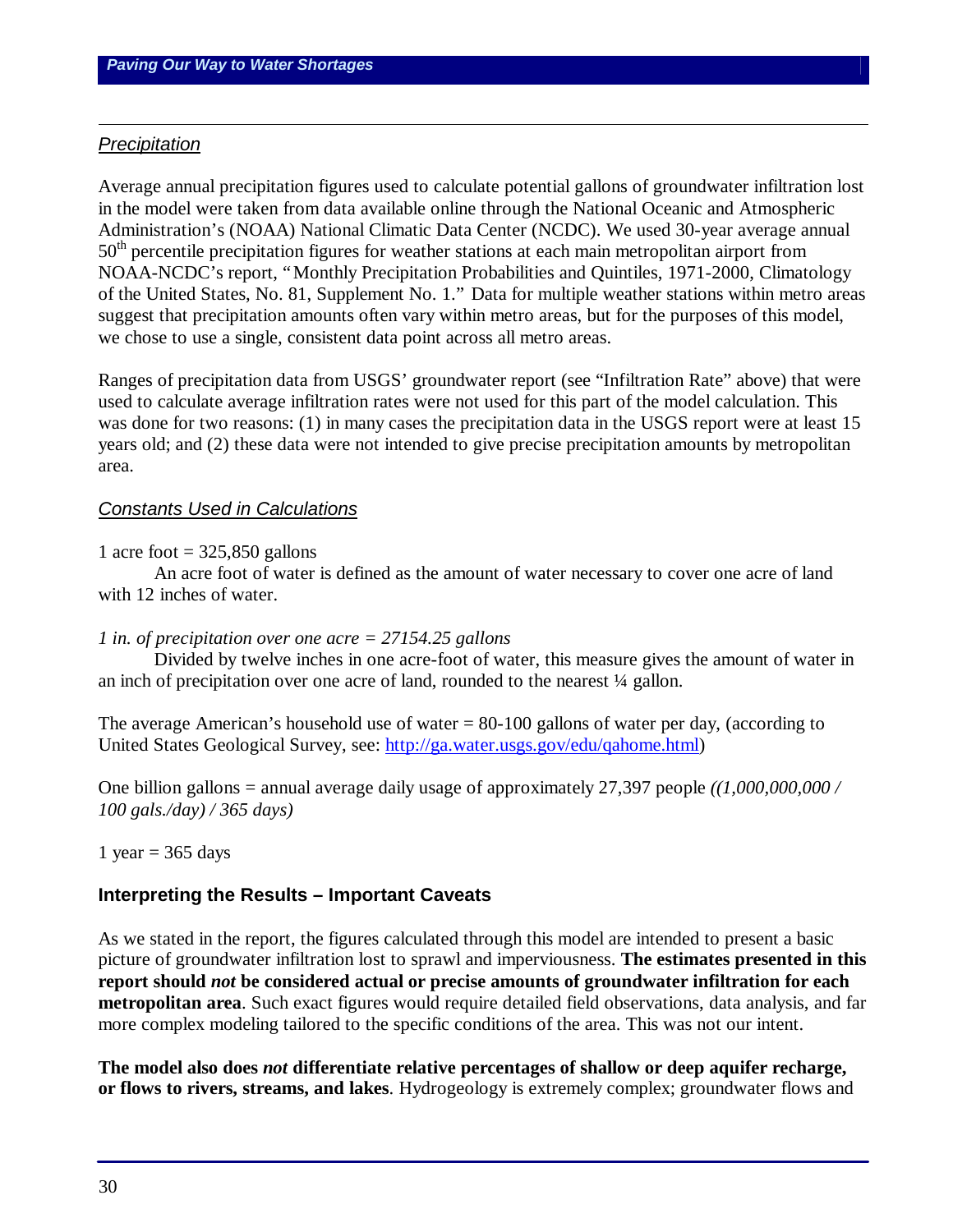their connection to shallow and deep aquifers, as well as surface waters, vary substantially from site to site.

 $\overline{a}$ 

**In calculating the infiltration "lost" in converting natural land to development, we did not make any adjustment in our calculations for the possibility of direct surface runoff** (see USGS definition of "runoff" under "Infiltration" above). This is because there were no data that allowed us a reasonable method for doing so that could be consistently applied across all metro areas. Thus, the model may overstate the infiltration "lost" in converting natural land to development in areas with significant slopes and other conditions that increase direct surface runoff. However, we have been quite conservative in other aspects of the model, such as imperviousness percentages, so that we believe the estimates calculated are reasonable even without this adjustment.

**The model estimates also do** *not* **take into account any techniques in place in metropolitan areas to capture and infiltrate precipitation on-site**. According to experts with whom we consulted, although some communities and metro areas have begun to employ approaches to promote infiltration and minimize effective imperviousness (e.g., disconnecting roof downspouts from storm drains and directing roof runoff into storage or infiltration systems), these are not in widespread use and thus have not yet made an appreciable difference in reducing infiltration losses from imperviousness.

**We did not apply the model calculations to two metropolitan areas in arid areas: Riverside-San Bernardino, CA, and Phoenix, AZ.** The warm, dry climates in these regions combine low average rainfall with high evaporation and plant transpiration rates. Thus, different groundwater infiltration and recharge conditions apply in these areas than in more humid regions of the country, which were the basis for this model.